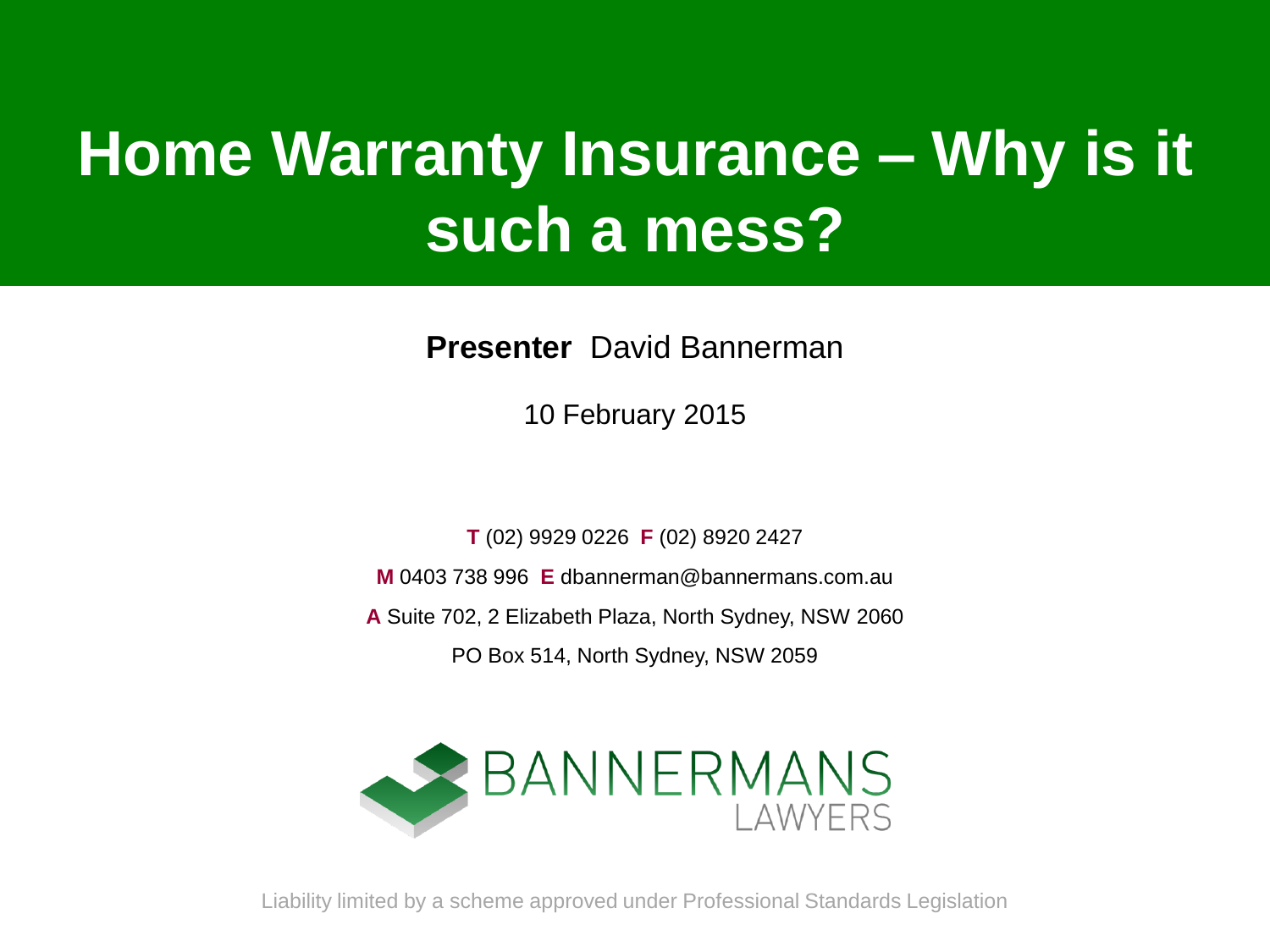### **Topics to be covered**

- 1. Home warranty insurance a brief history
- 2. Statutory warranties implied by the Act
- 3. Statutory warranty time periods
- 4. First resort insurance from 1 May 1997 to 30 June 2002
- 5. Last resort insurance from 1 July 2002
- 6. Time limits for notice of loss or damage
- 7. Case law on statutory warranty and insurance time limits
- 8. Completion of Works Provisions
- 9. Multi-Storey building insurance exemption
- 10. Recent trends in insurance claims

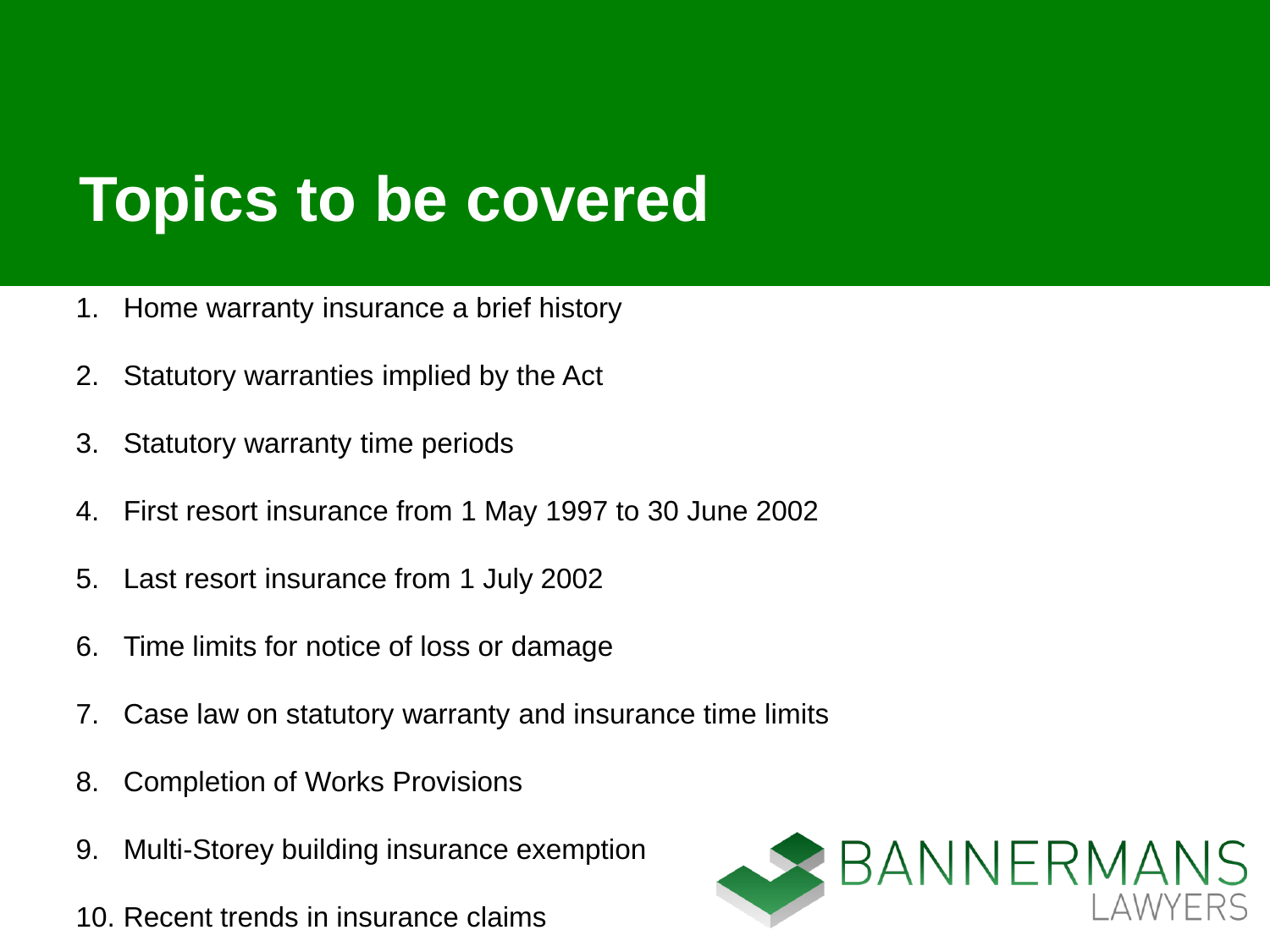### **Introduction**

Introductory Comments on the warranty system in NSW:

- Amendments since the warranty system was first introduced in 1997 have progressively written down the exposure of home warranty insurers
- On 20 June 2014, Fair Trading NSW announced that the Government plans to review the warranty systems, with the terms of reference not announced it remains to be seen whether the Government will seek to reduce insurance exposure such through limiting liability for development work

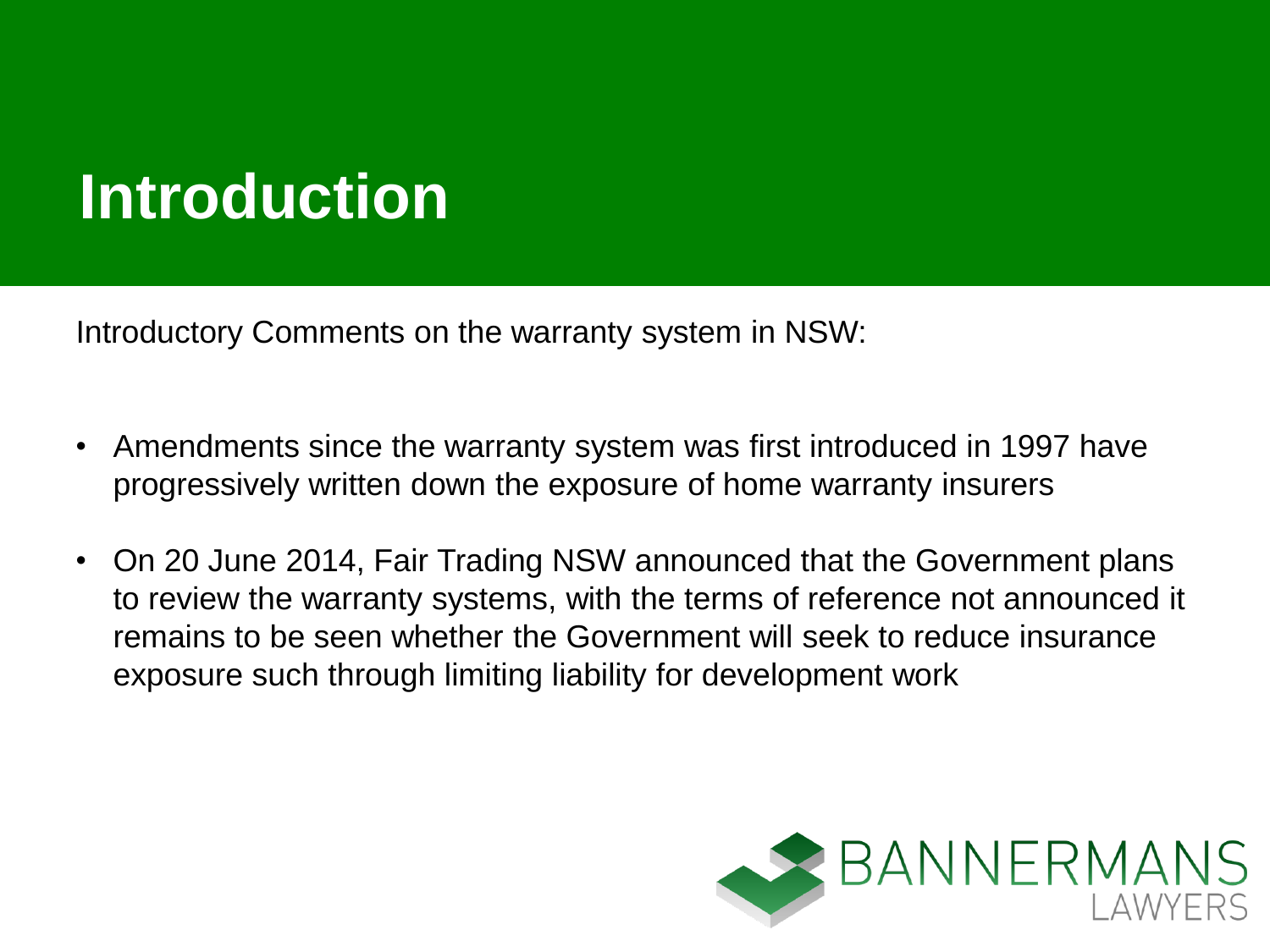### **Insurance Fundamentals Spur Reforms**

- October 2014, the Fair Trading Minister advised home warranty insurance was costing the NSW Government \$1.5M per week
- Underwriting loss for 2013 was \$58,672,000 and the underwriting loss for 2014 was \$29,591,000
- Recent reforms by the NSW Government appears to be aimed at limiting exposure to claims by retrospectively reducing coverage for building defects
- The NSW Government hasn't used other levers to improve the insurance fundamentals such as by:
	- improving building quality through licensing
	- increasing premiums,
	- addressing poor recoveries which in 2014 were 0.1% of claims paid, or

BANNERMANS

reducing operating costs.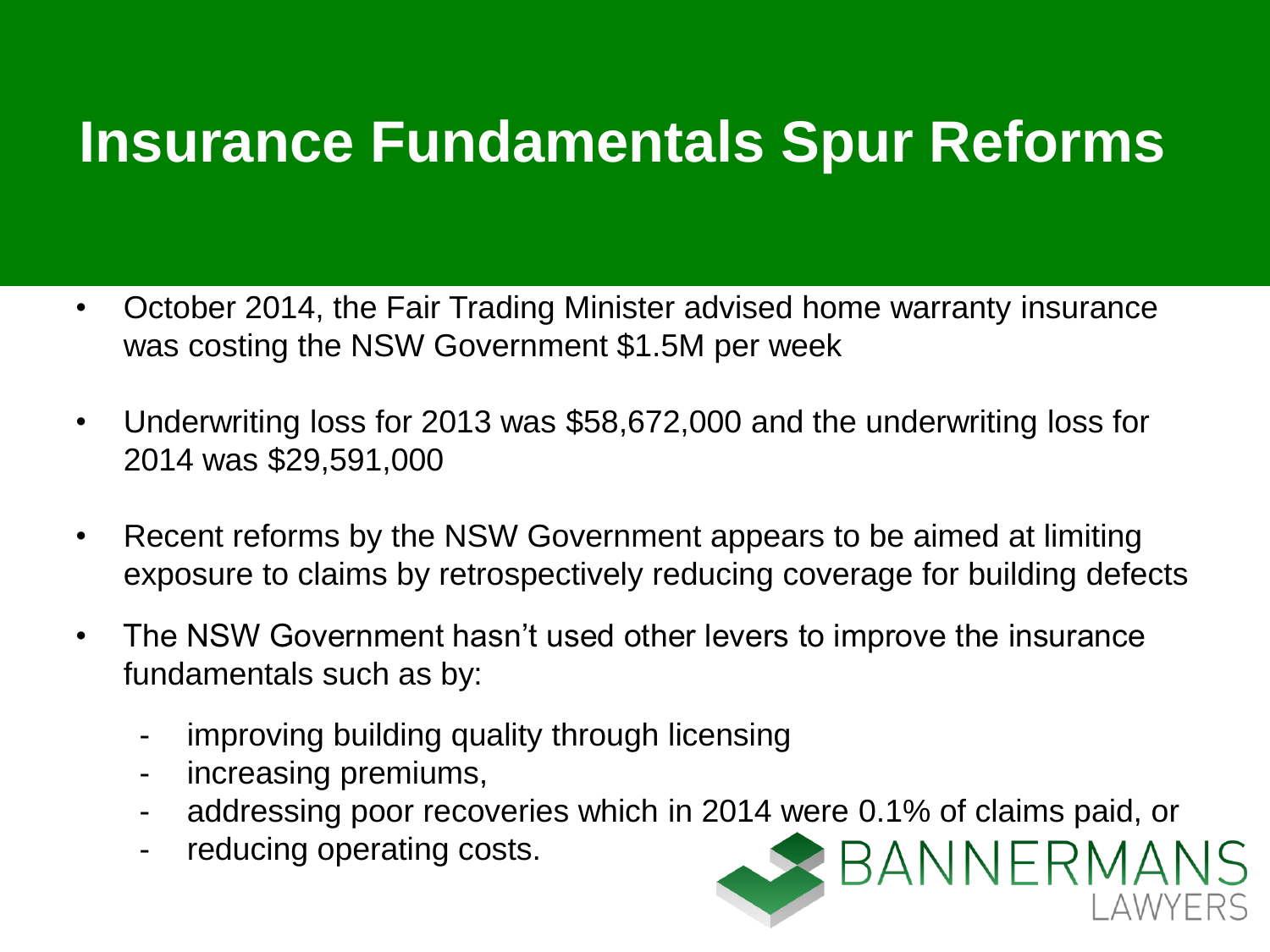### **Home Building Compensation Fund**

**'Home Warranty Insurance Scheme'** name changed to **'Home Building Compensation Fund'** from 15 January 2015, under changes to the *Home Building Act 1989*

Government's view was that it needed to correct a perception that the scheme operated in a similar fashion to home or car insurance rather than as a financial safety net.

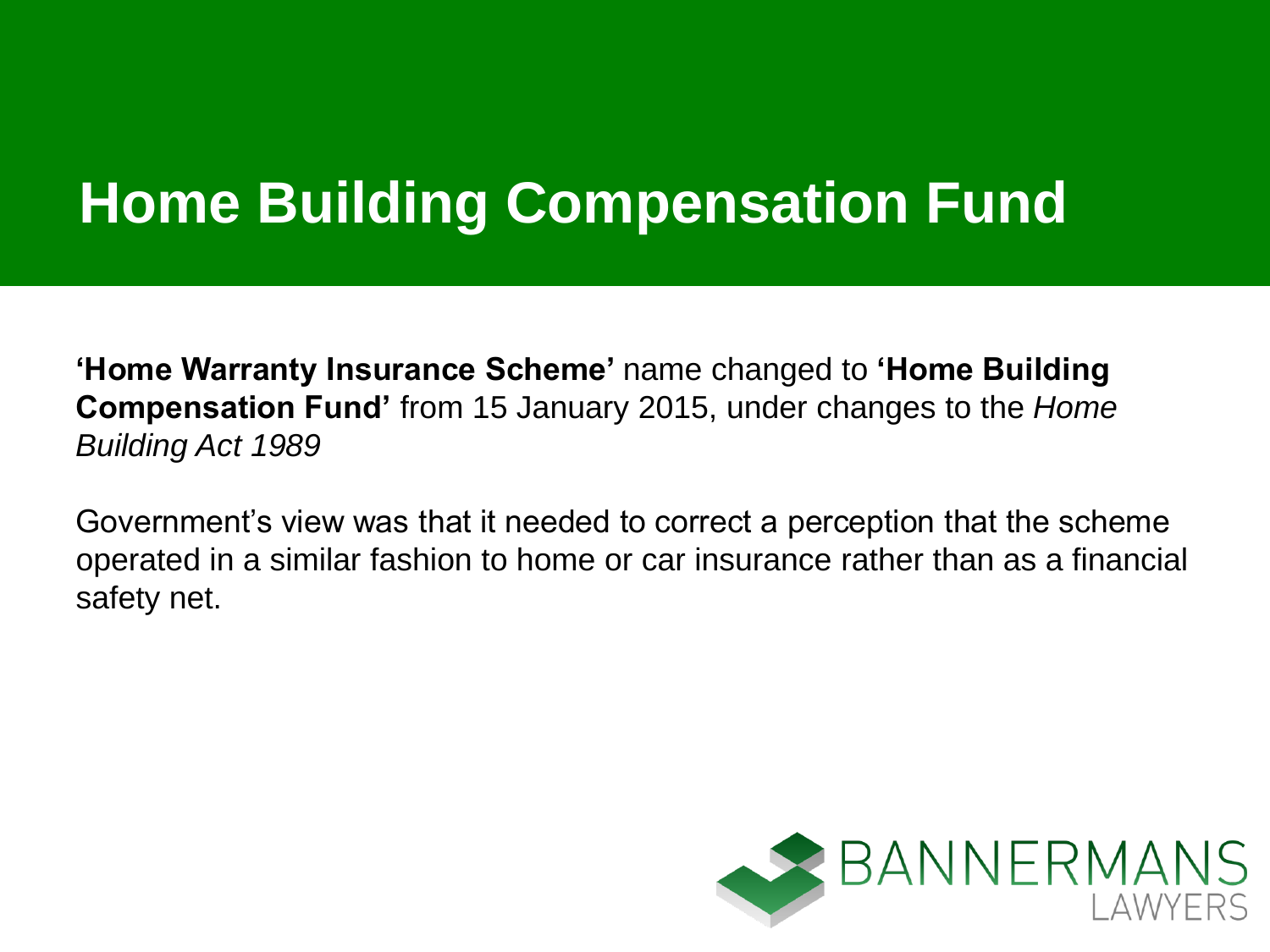### **Building Insurance - History**

**A brief history of Building Insurance in NSW \***

- **1972 to 30 April 1992, Government administered insurance scheme**. Cover for defects was set at \$40K and increased to \$100K in March 1990. Incomplete work was capped at \$25K.
- **1993 Dodd Inquiry.** Recommended to move away from Government monopoly to private insurers. Avoidance of conflict claims with the Government acting as both insurer and arbiter on disputes.
- **Privatised from 1 May 1997**. Minimum cover was \$200K, increased to \$300K on 1 March 2007 and \$340K on 1 February 2012.
- **In 2001, HIH Casualty and General Insurance Limited and FAI General Insurance Company Limited went into liquidation**. They held approximately 40% of home warranty insurance book.

\* Based upon Fair Trading NSW Factsheet January 2014

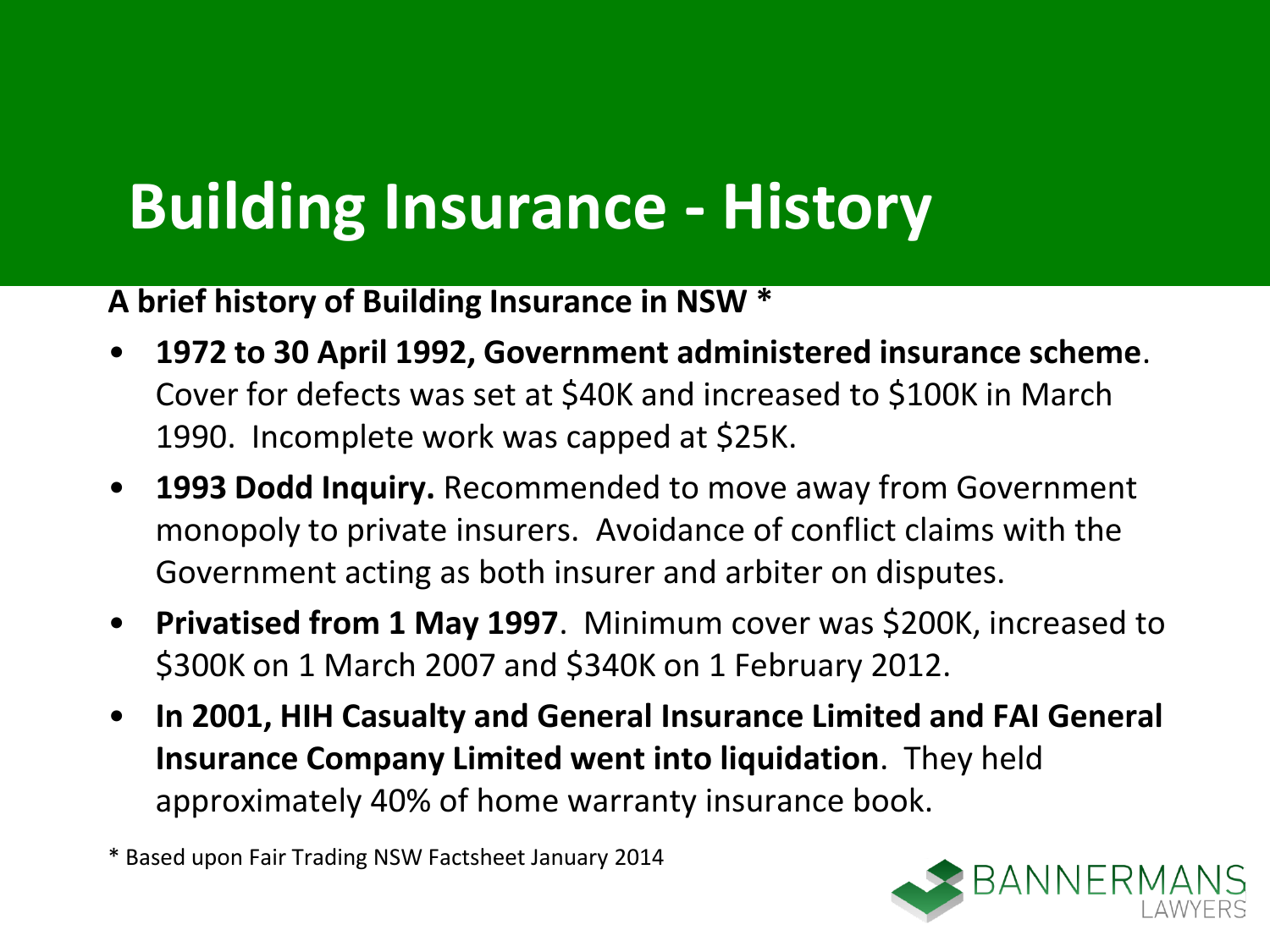## **Building Insurance – History (cont)**

**A brief history of Building Insurance in NSW (cont)\***

- **From 1 July 2002, NSW shifted from a 'first resort' scheme to a 'last resort' scheme**, i.e. the scheme provided cover in the event of the death, insolvency or disappearance of the builder.
- **From 1 July 2002**, with the shift to a 'last resort' scheme, insurance liability reduced to **6 years for a loss arising from a 'structural' defect**  or **2 years for loss arising from a 'non-structural' defect**.
- **From 1 July 2010**, the NSW Government through SICorp (the NSW Self Insurance Corporation), became the sole home warranty insurance agent.

\* Based upon Fair Trading NSW Factsheet January 2014

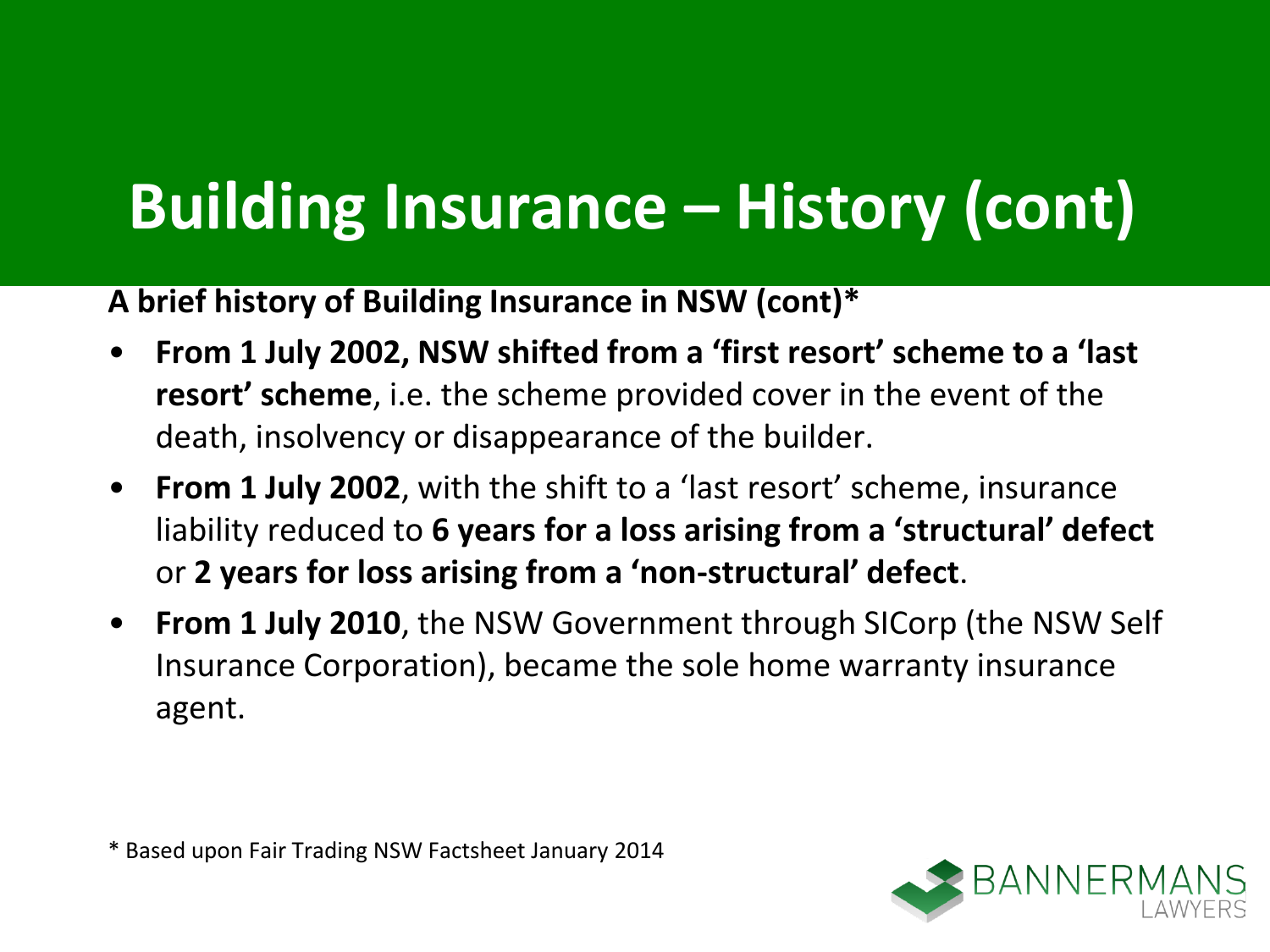## **Building Insurance – History (cont)**

#### **A brief history of Building Insurance in NSW (cont)\***

- **From 25 October 2011**, for first resort insurance claims needed to have been made during the period of cover. Owners were unable to notify and claim after period of cover as previously permitted. A grace period was given to allow matters notified during cover to be claimed before 25 April 2012.
- **From 25 October 2011**, for last resort insurance, claims need to have been made during the period of cover (or during 6 month extension period if the loss occurs in the last 6 months of the period of insurance) if the builder dies, disappears or becomes insolvent during the period of insurance (or the 6 month extension period). Owners lost the right to make a claim outside the period of cover, subject to the below point.

\* Based upon Fair Trading NSW Factsheet January 2014

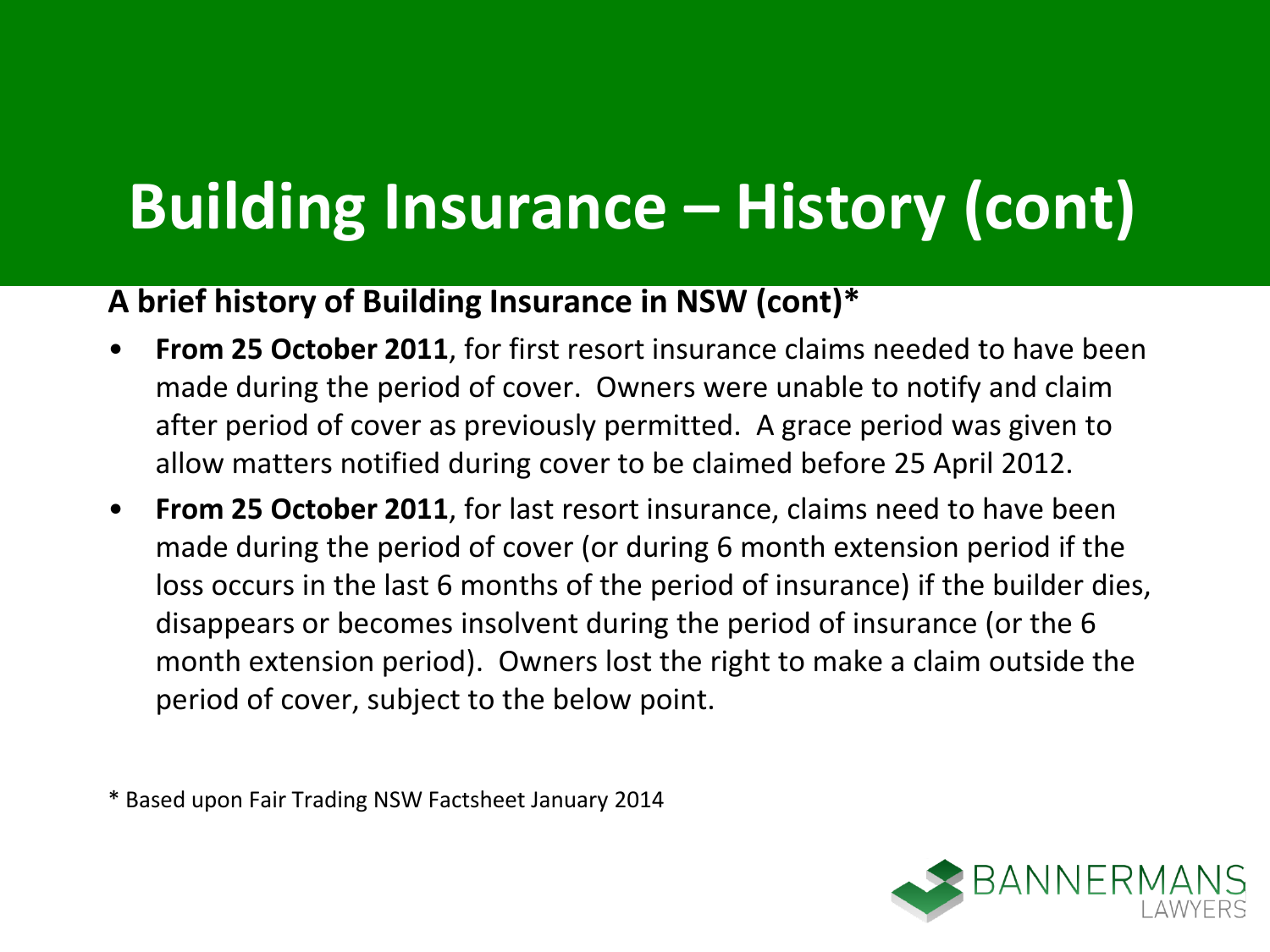## **Building Insurance – History (cont)**

#### **A brief history of Building Insurance in NSW (cont)\***

- **From 25 October 2011**, for last resort insurance, if the builder does not die, disappear or become insolvent within the insurance period, and the loss was properly notified, owners can make a claim later but will not be entitled to indemnity unless they 'diligently pursued' enforcement of statutory warranties.
- **From 25 October 2011**, owners unable to make insurance claims more than 10 years after completion of works.
- \* Based upon Fair Trading NSW Factsheet January 2014

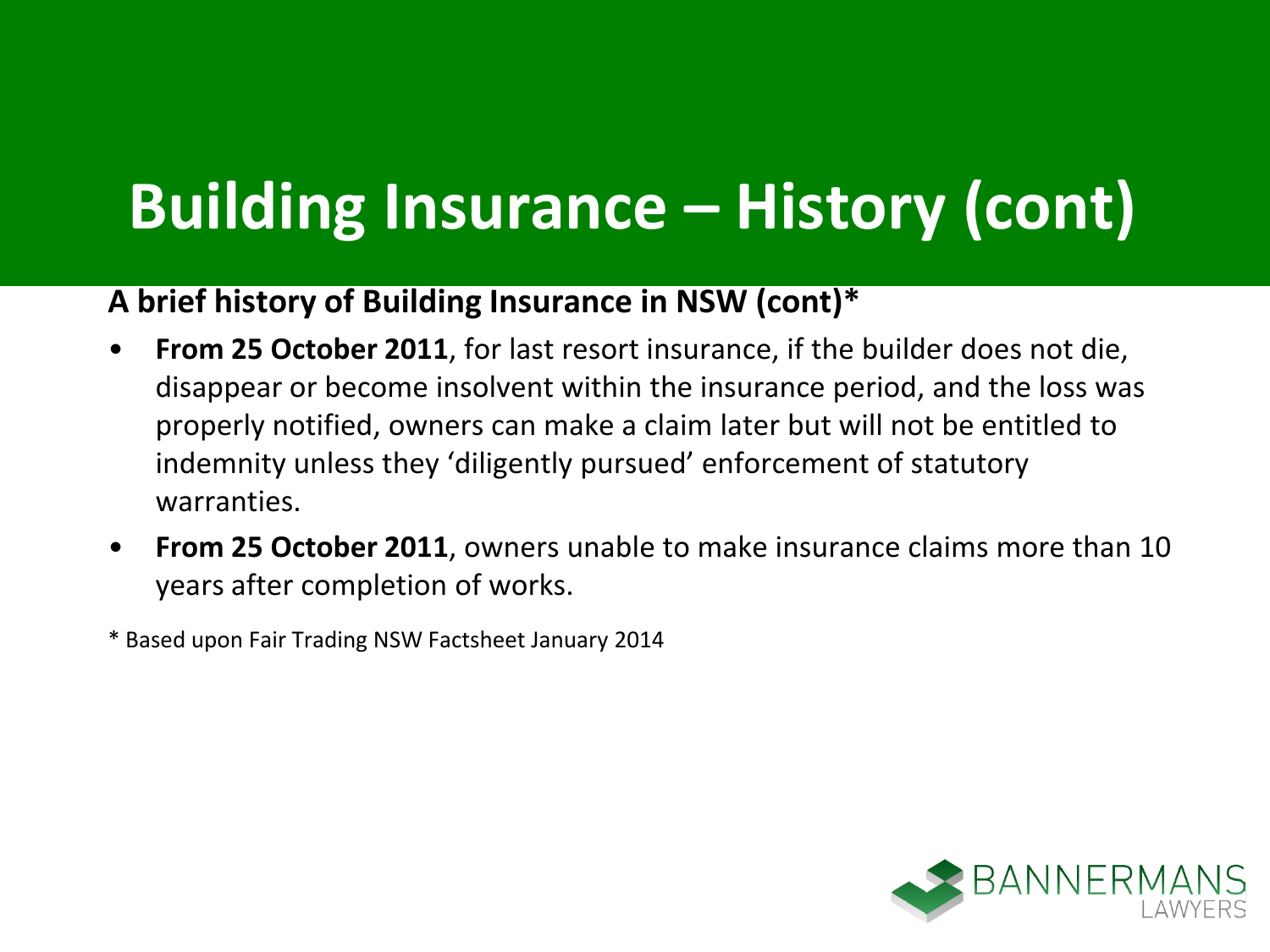### **Statutory Warranties**

#### **Home Building Act 1989**

#### **18B Warranties as to residential building work**

- (1) The following warranties by the holder of a contractor licence, or a person required to hold a contractor licence before entering into a contract, are implied in every contract to do residential building work:
	- (a) a warranty that the work will be performed in a proper and workmanlike manner (will be changed to "done with due care and skill" from 1 March 2015) and in accordance with the plans and specifications set out in the contract,
	- (b) a warranty that all materials supplied by the holder or person will be good and suitable for the purpose for which they are used and that, unless otherwise stated in the contract, those materials will be new,
	- (c) a warranty that the work will be done in accordance with, and will comply with, this or any other law,
	- (d) a warranty that the work will be done with due diligence and within the time stipulated in the contract, or if no time is stipulated, within a reasonable time,

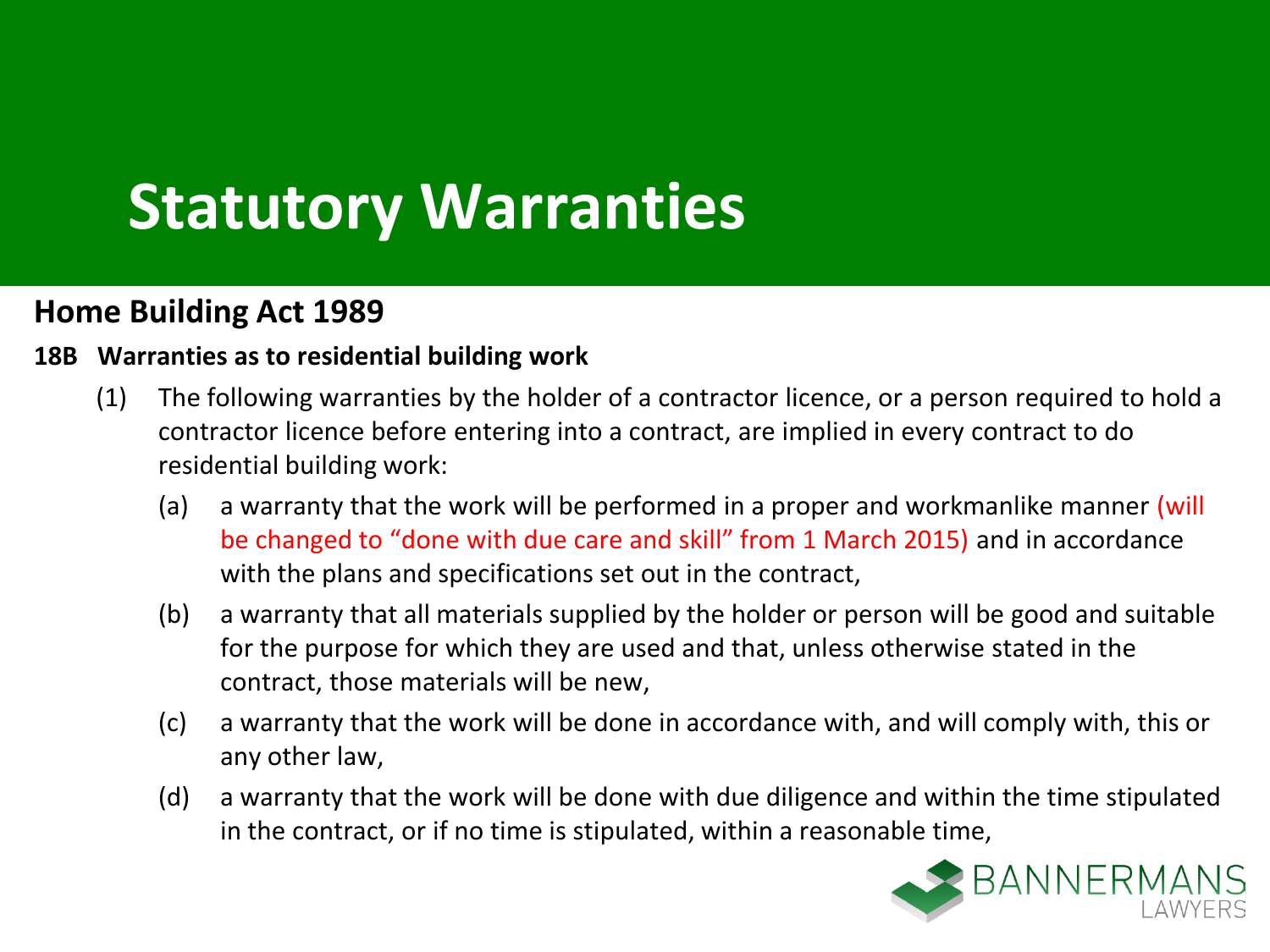### **Statutory Warranties**

#### **Home Building Act 1989**

#### **18B Warranties as to residential building work (cont)**

- (e) a warranty that, if the work consists of the construction of a dwelling, the making of alterations or additions to a dwelling or the repairing, renovation, decoration or protective treatment of a dwelling, the work will result, to the extent of the work conducted, in a dwelling that is reasonably fit for occupation as a dwelling,
- (f) a warranty that the work and any materials used in doing the work will be reasonably fit for the specified purpose or result, if the person for whom the work is done expressly makes known to the holder of the contractor licence or person required to hold a contractor licence, or another person with express or apparent authority to enter into or vary contractual arrangements on behalf of the holder or person, the particular purpose for which the work is required or the result that the owner desires the work to achieve, so as to show that the owner relies on the holder's or person's skill and judgment.

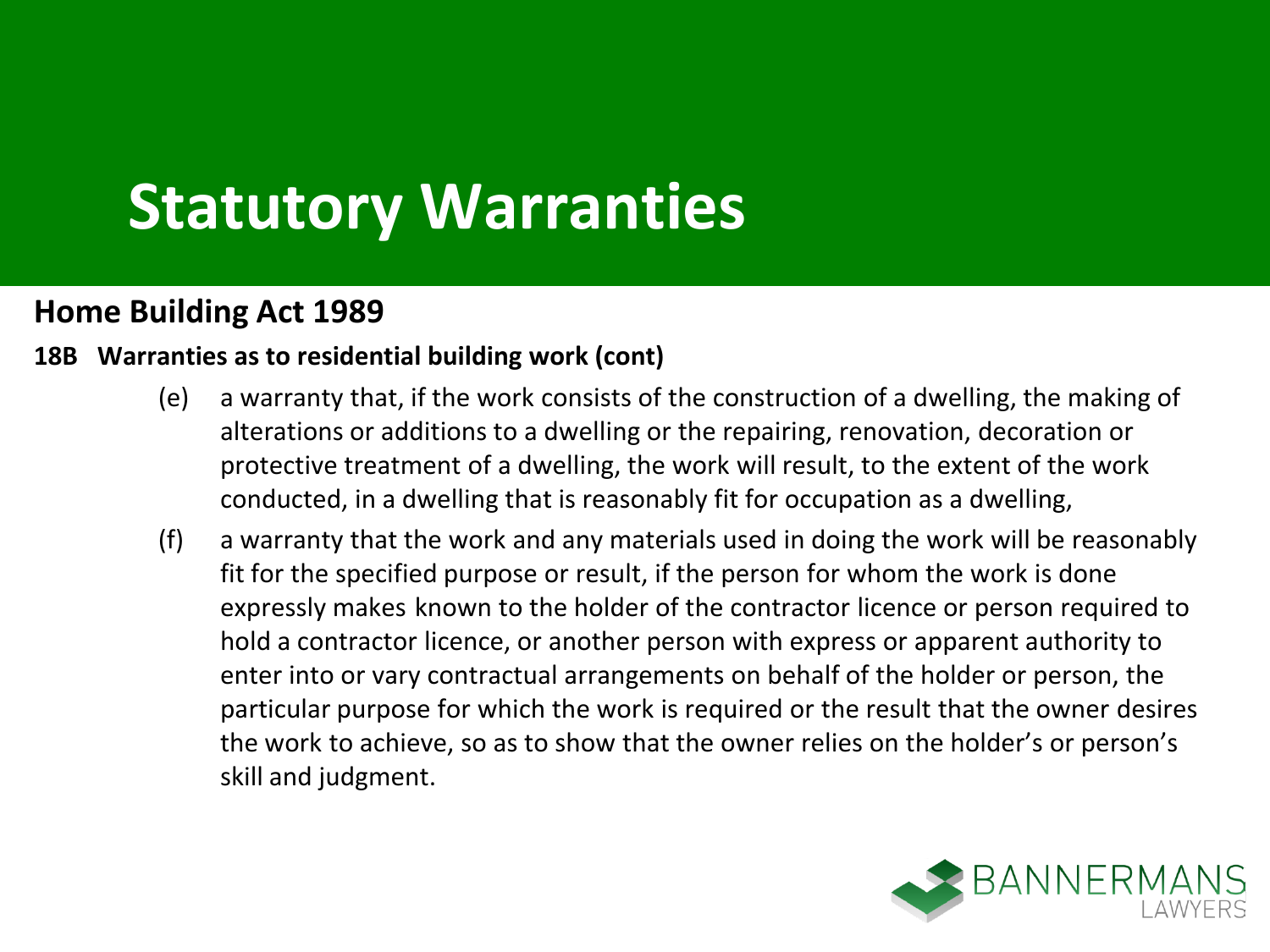### **Statutory Warranties**

#### **Home Building Act 1989**

#### **18B Warranties as to residential building work (cont)**

#### [from 1 March 2015

(2) The statutory warranties implied by this section are not limited to a contract to do residential building work for an owner of land and are also implied in a contract under which a person (the *principal contractor*) who has contracted to do residential building work contracts with another person (a *subcontractor* to the principal contractor) for the subcontractor to do the work (or any part of the work) for the principal contractor.]

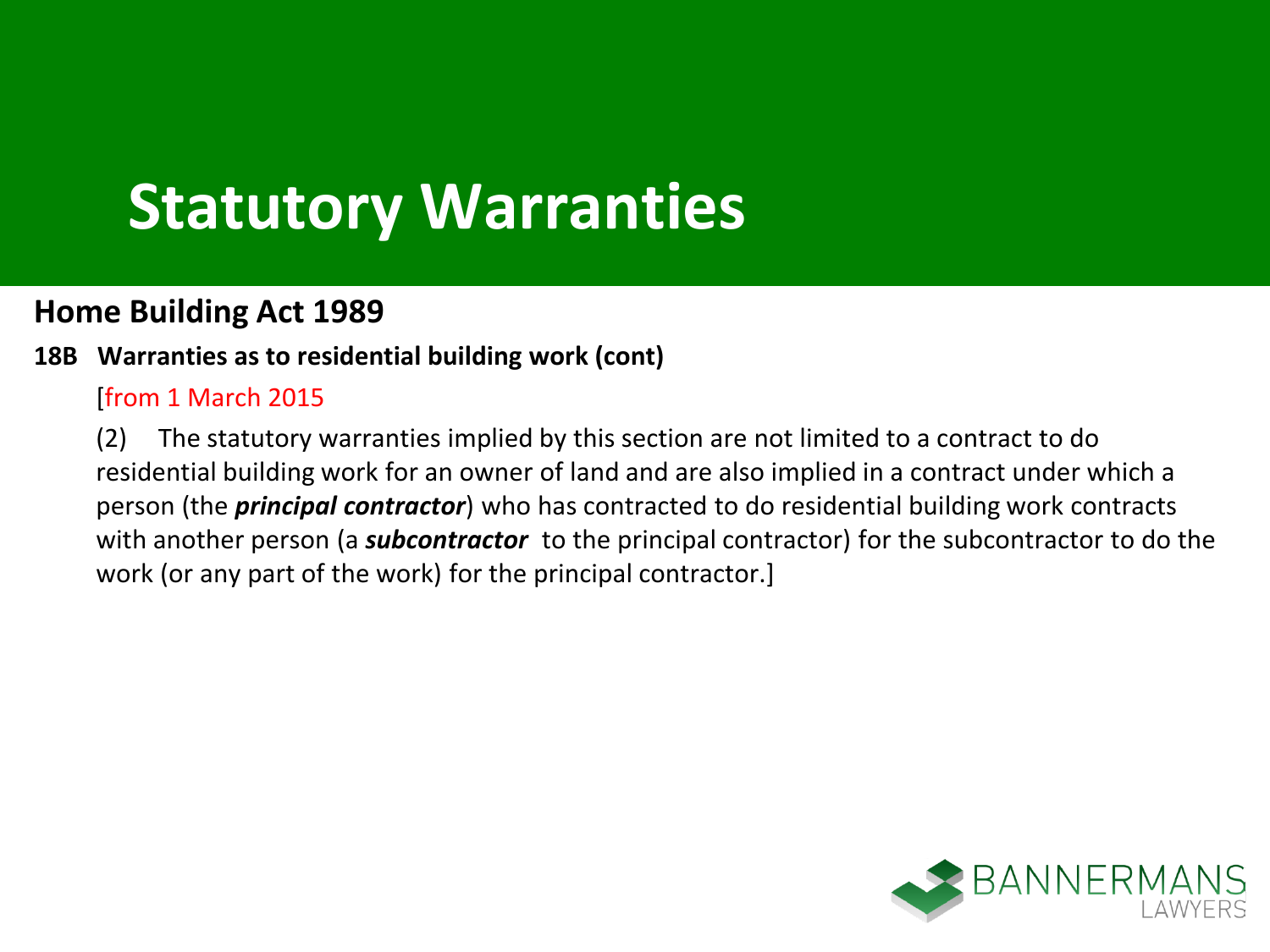## **Statutory warranty time limits prior to 1 February 2012**

#### **Home Building Act 1989**

#### **Former 18E Proceedings for breach of warranties**

- (1) Proceedings for a breach of a statutory warranty must be commenced within **7 years**  after:
	- (a) the completion of the work to which it relates, or
	- (b) if the work is not completed:
		- (i) the date for completion of the work specified or determined in accordance with the contract, or
		- (ii) if there is no such date, the date of the contract

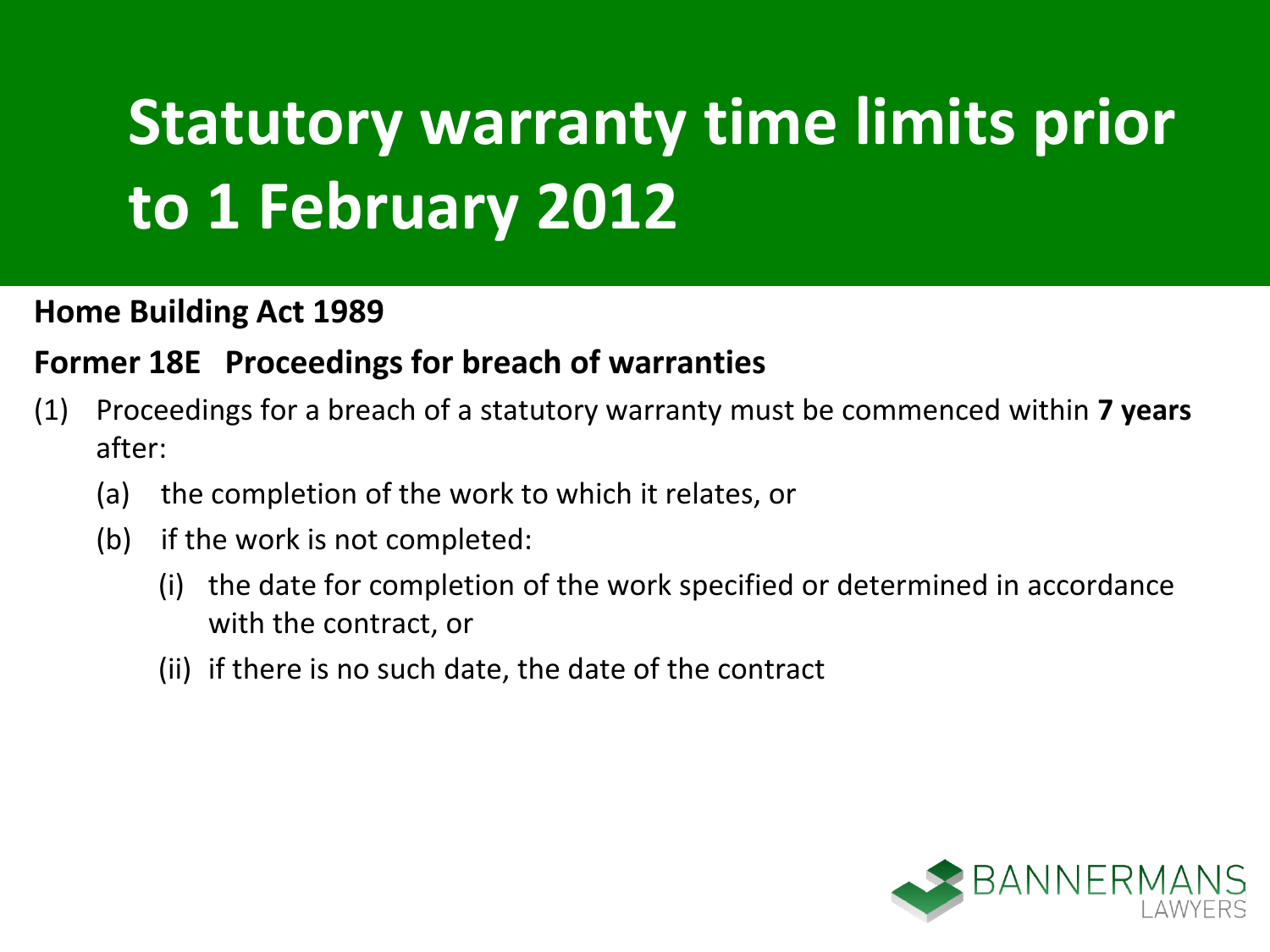**Amendment to period to commence statutory warranty claim made in 1 February 2012**

- **Effective from 1 February 2012** section 18E was amended to reduce the period to make a claim against builders/developers from 7 years to **6 years for a structural defect or 2 years for any defect** for any works performed under a contract entered into from 1 February 2012
- The **period to make a claim** was **extended for 6 months** where a warranty breach **becomes apparent within the last 6 years of a warranty period**, that is when any person entitled to the benefit of the warranty:
	- First becomes aware of the breach, or
	- Ought reasonably to have become aware of the breach

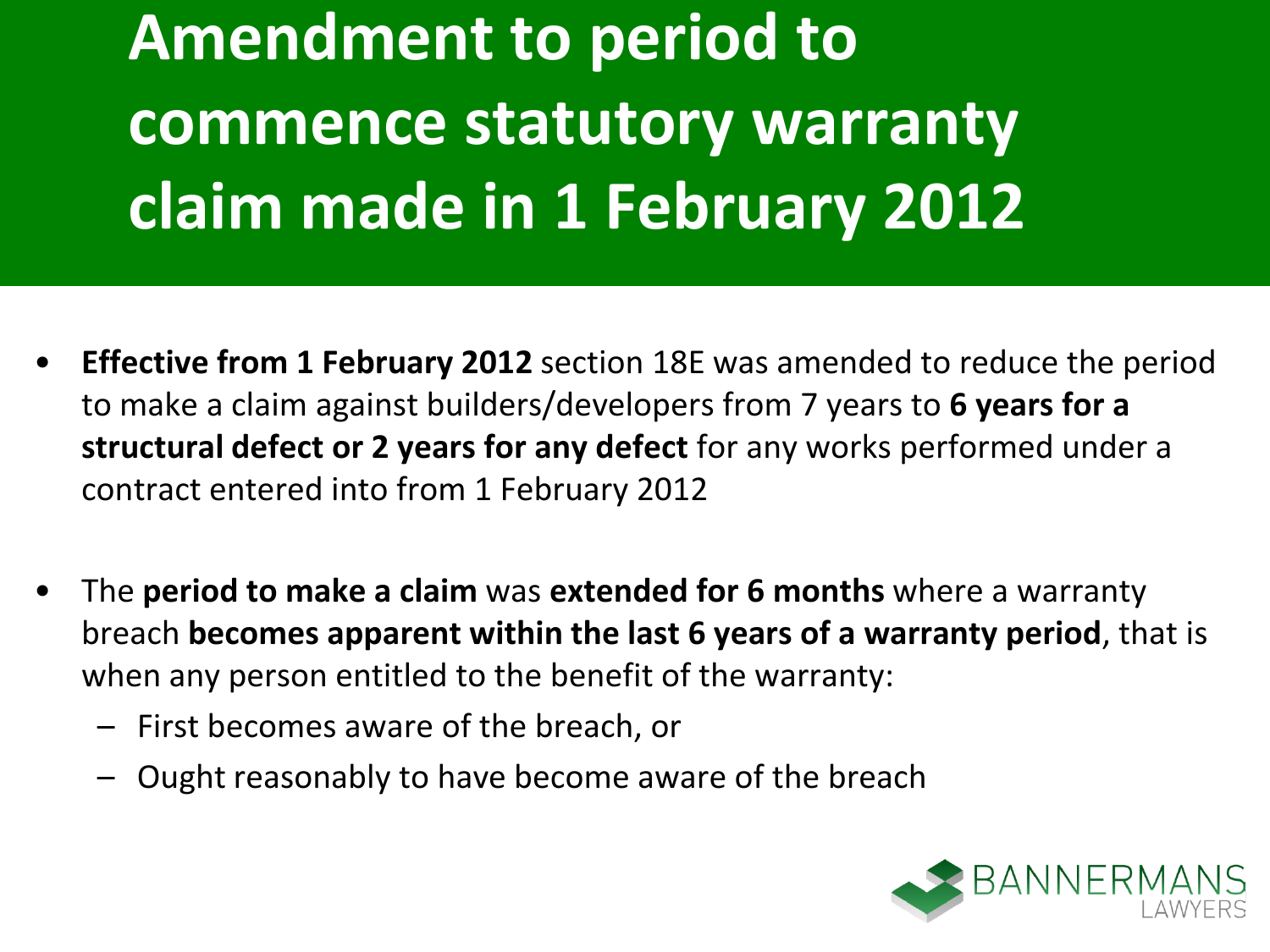**Amendment to period to commence statutory warranty claim made in 1 February 2012**

- **'Structural Defect'** was defined in former regulation 71 of the *Home Building Regulations 2004* as a defect in a **'Structural Element'** that:
	- Results in, the building or part of the building being closed;
	- Prevents, or is likely to prevent, the practical use of the building or part of the building;
	- Results in, or is likely to result in, the destruction or **physical damage** to the building;
	- Results in, or is likely to result in, threat of imminent collapse

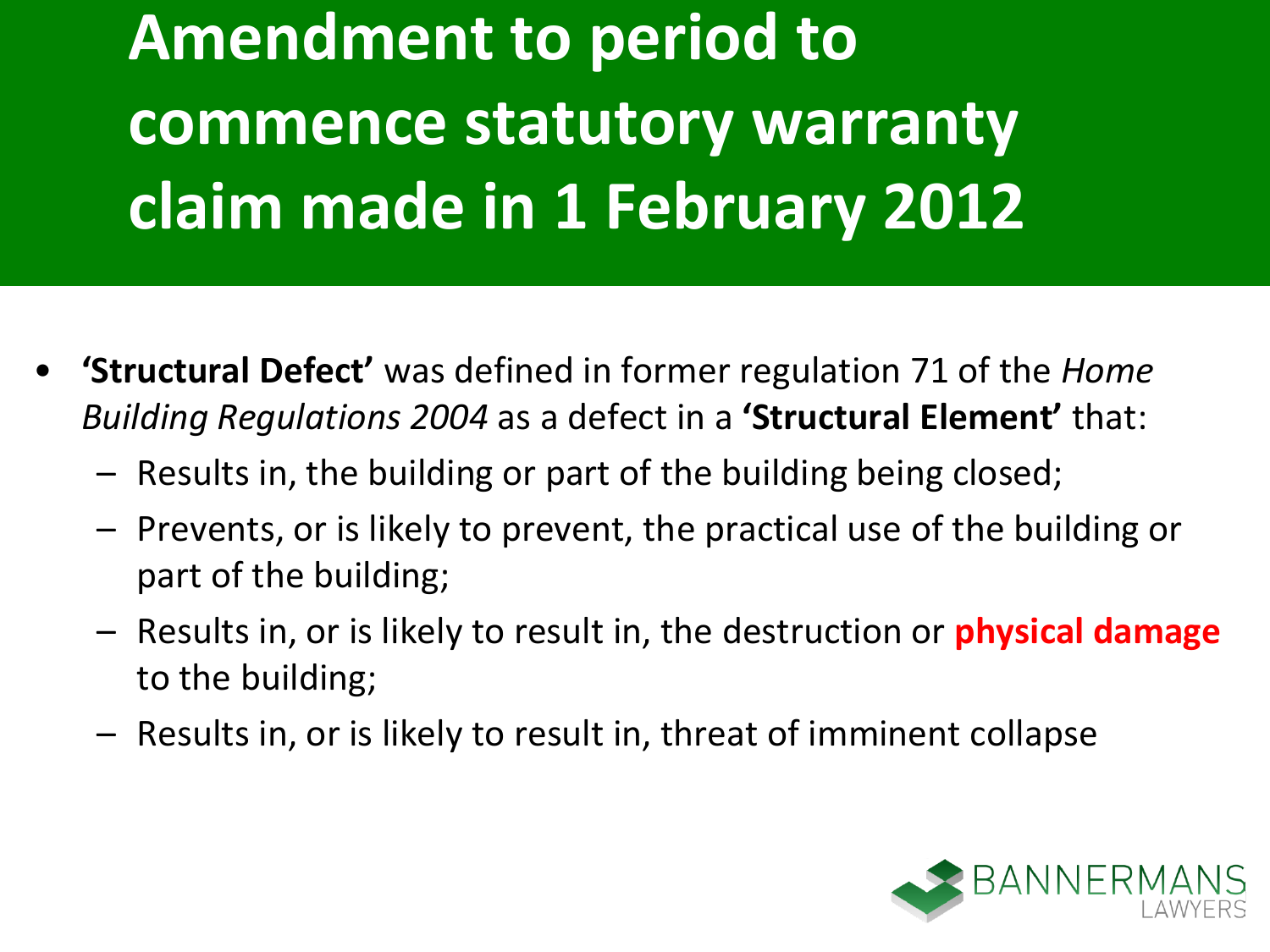## **UNSW Research - Common Strata Building Defects**



Extracted from Easthope, H., Randolph, B., & Judd, S. (2012) Governing the Compact City: The role and effectiveness of strata management . Sydney: City Futures Research Centre"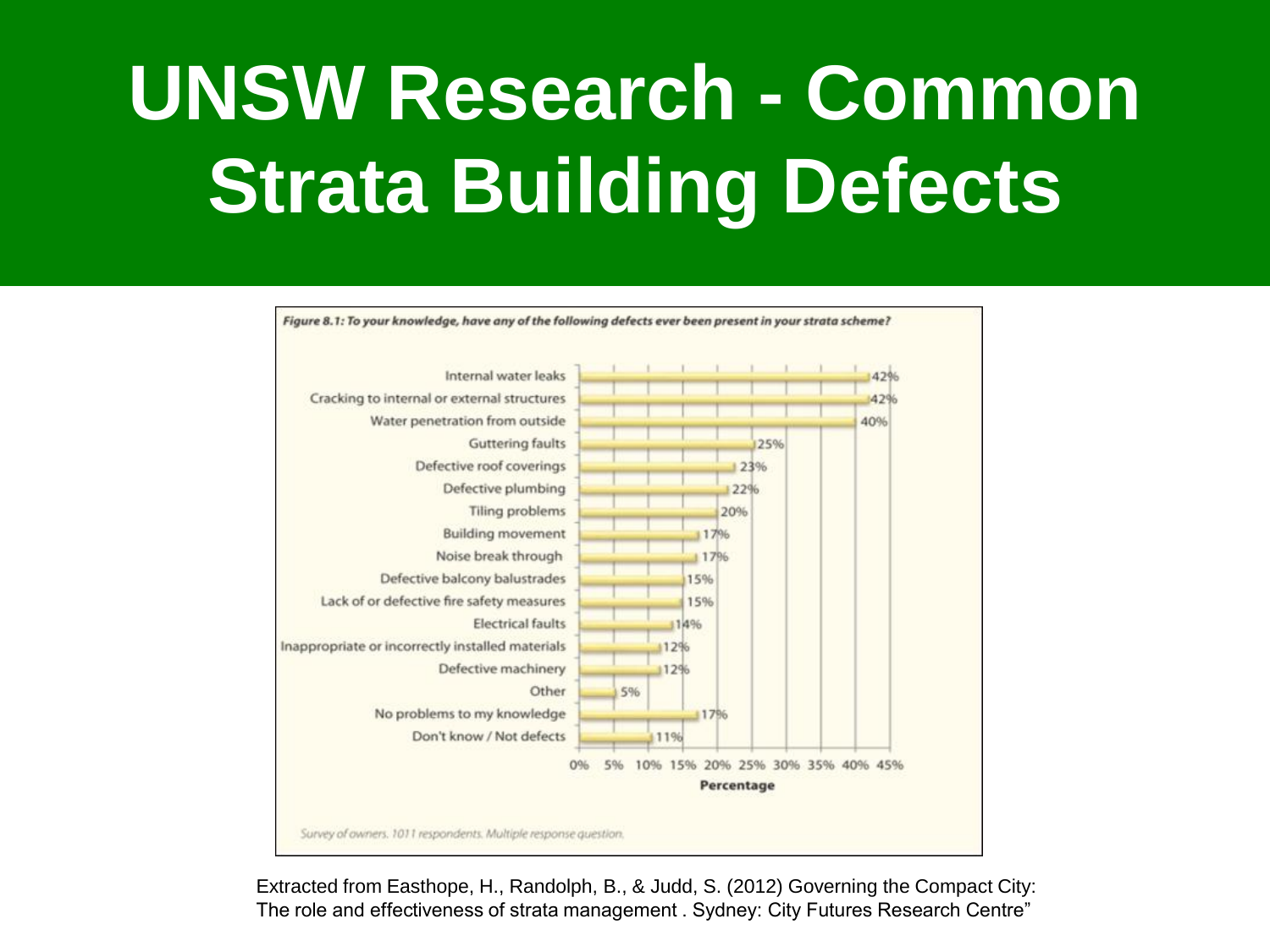**Amendment to period to commence statutory warranty claim made in 15 January 2015**

- **On 15 January 2015, 6 year statutory warranties change from "Structural Defect" to a 2 Element Test "Major Defect" in a "Major Element".**
- Generally applies **retrospectively** to:-
	- Building contracts entered into from **1 February 2012**
	- Insurance contracts entered into from **1 July 2002**
- Arguably the presumption against retrospectively may mean that the changes to insurance contracts only apply for new contracts from 15 January 2015, our view is that the changes are retrospective.

RANNER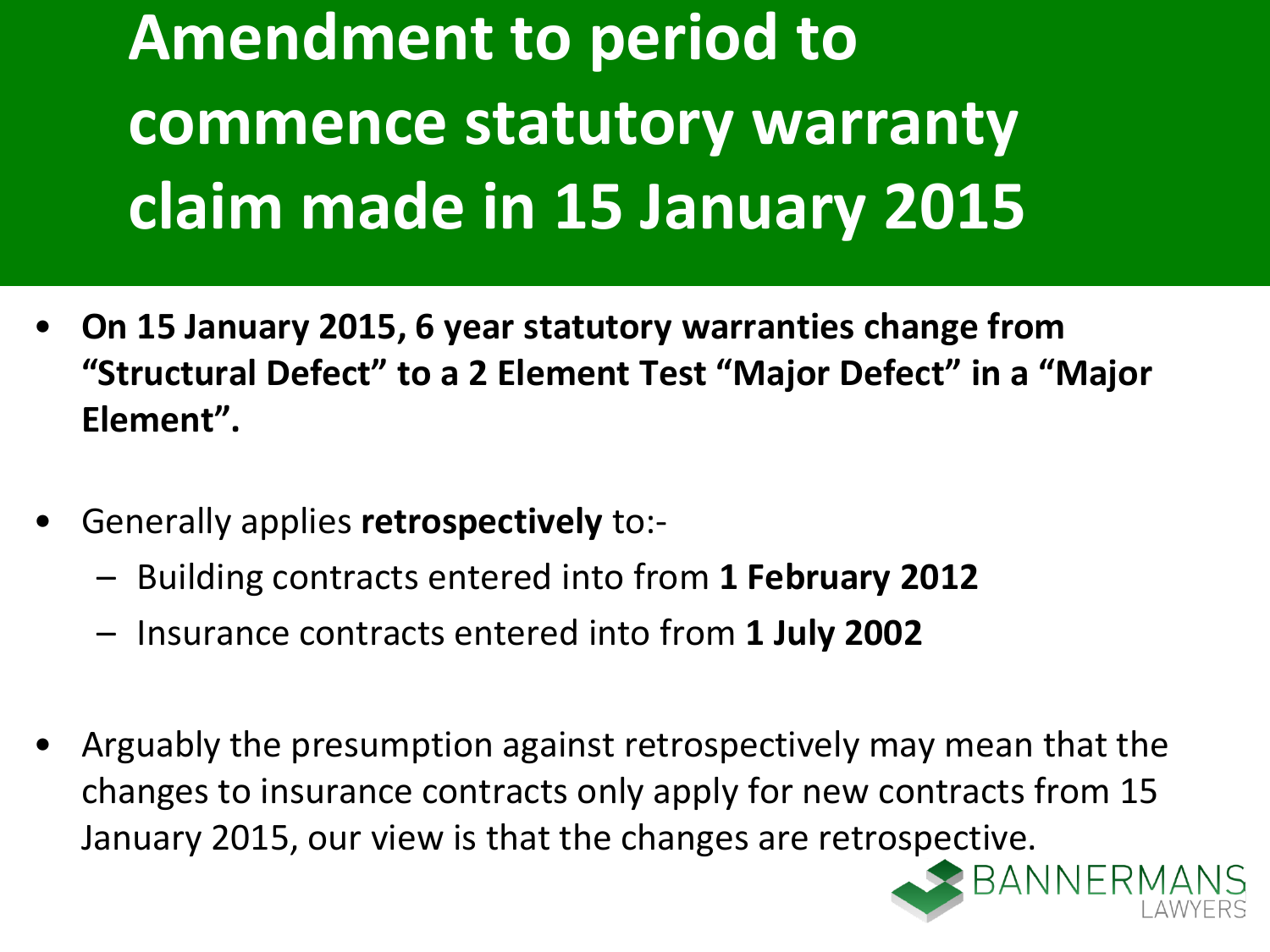**Amendment to period to commence statutory warranty claim made in 15 January 2015**

- **First Element of 6 year Statutory Warranties – "Major Defect"** in a "Major Element" causing, or likely to cause:-
	- An inability to inhabit or use any part of the building for its intended purpose; or
	- The destruction of any part of the building; or
	- A threat of collapse of any part of the building; or
	- A defect prescribed by the regulations (currently none are prescribed).
- **"results in, or is likely to result in physical damage to the building or any part of the building"** present in the definition of **"Structural Defect"** is not included in the definition of **"Major Defect"**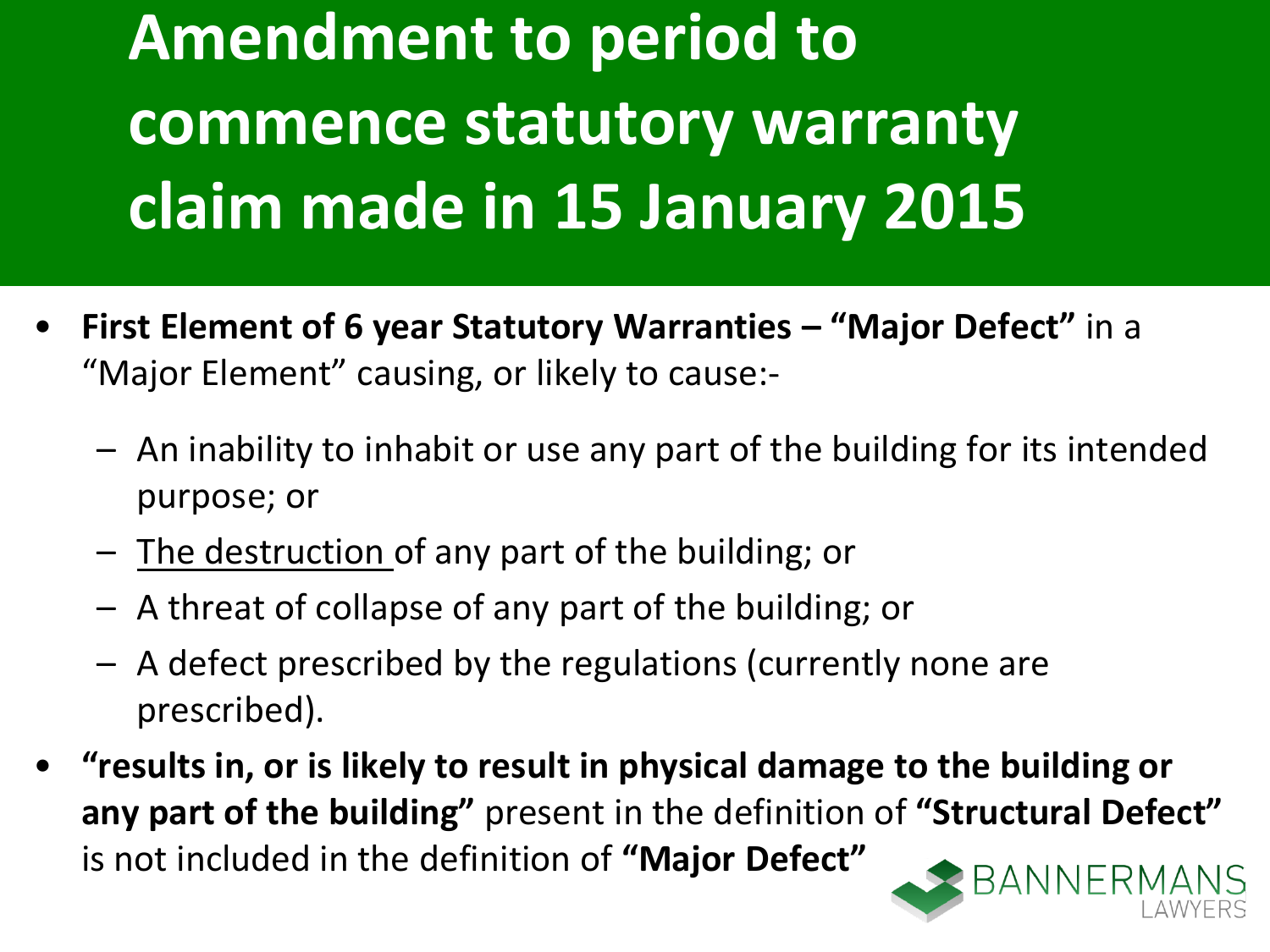**Amendment to period to commence statutory warranty claim made in 15 January 2015**

- **Second Element of 6 year Statutory Warranties – Major Element**:-
	- Load bearing components essential to the stability of the building (e.g. foundations, floors, walls, roofs, columns, beams); or
	- A fire safety system; or
	- Waterproofing; or
	- Other elements prescribed by the regulations (currently none are prescribed)

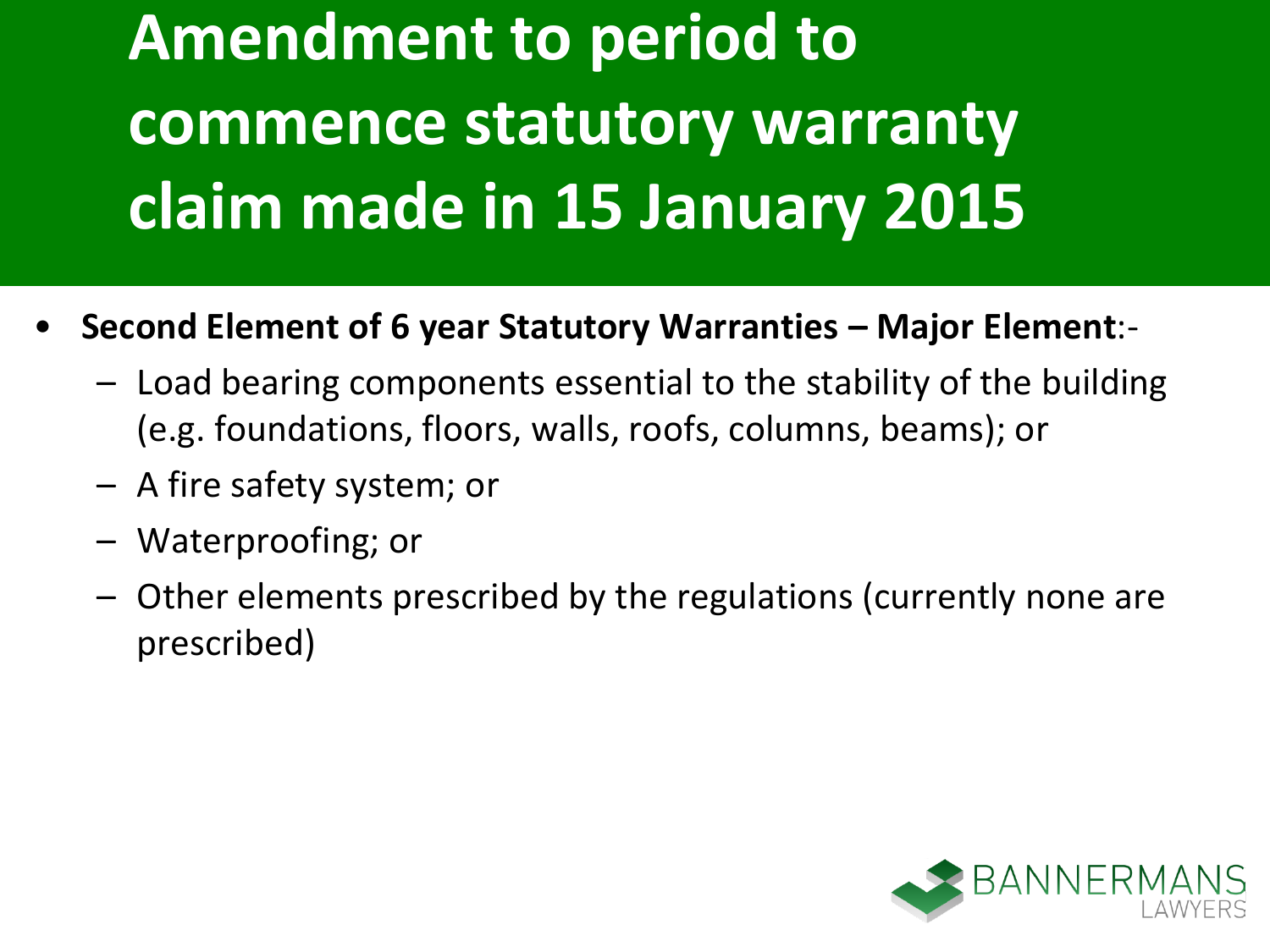### **First resort insurance – effective 01/05/97 to 30/06/02 Home Building Act 1989 Former 103B Period of cover**

- (1) A contract of insurance must provide insurance cover for loss arising from noncompletion of the work for a period of not less than 12 months after the failure to commence, or cessation of, the work the subject of the cover.
- (2) A contract of insurance must provide insurance cover for other loss insured in accordance with this Act for a period of not less than 7 years after the completion of the work or the supply of the kit home, or the end of the contract relating to the work or supply, whichever is the later.

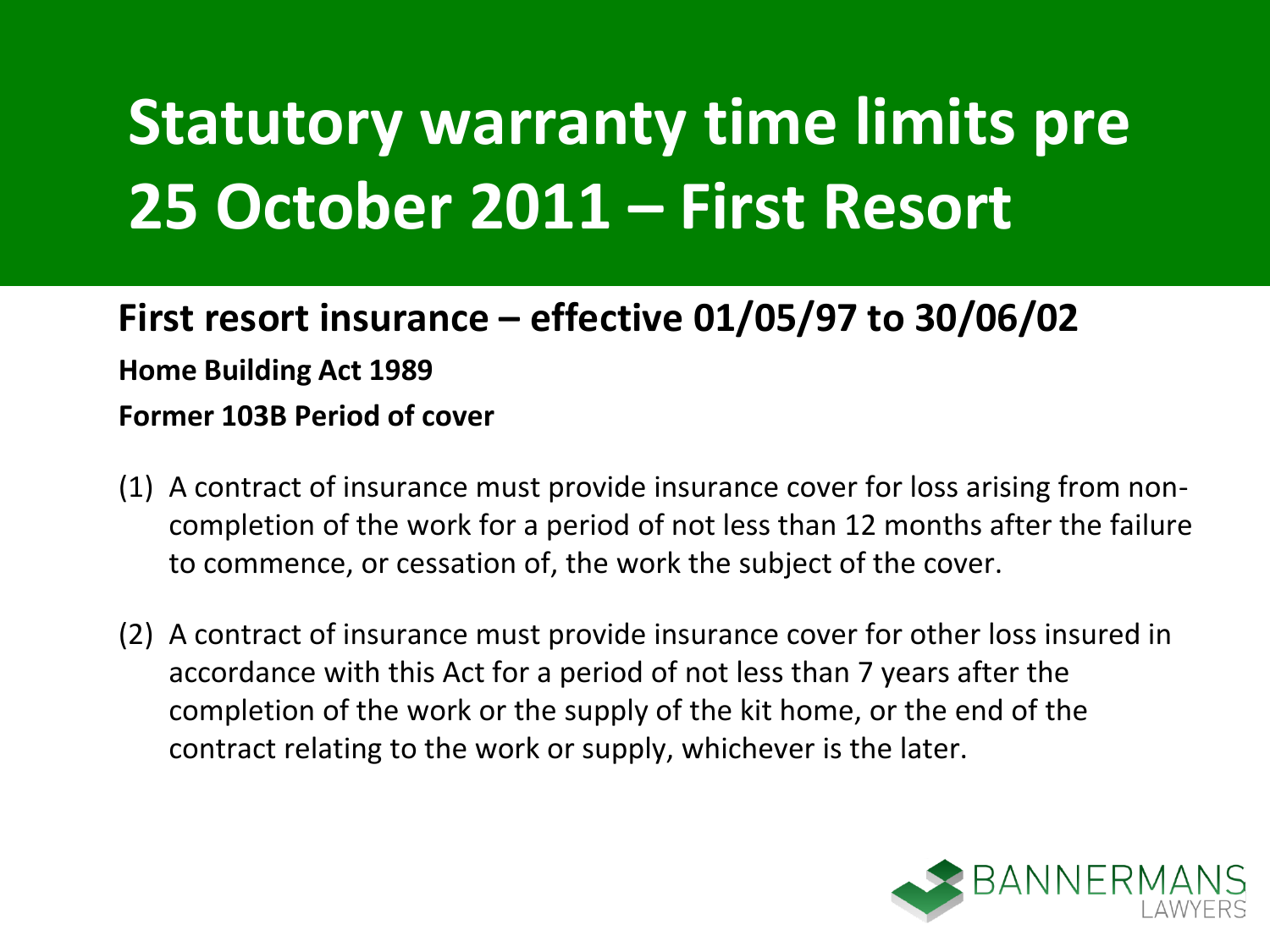### **First resort insurance – effective 01/05/97 to 30/06/02 Home Building Act 1989 103BA Period of cover**

- Contract of insurance provides cover only if a claim is made during the period of insurance
- Owners lost the right to notify within the period of insurance and then make a claim after the period of insurance
- Owners that had notified during the period of insurance were given a grace period to make insurance claims before 25 April 2012 (6 month grace period)

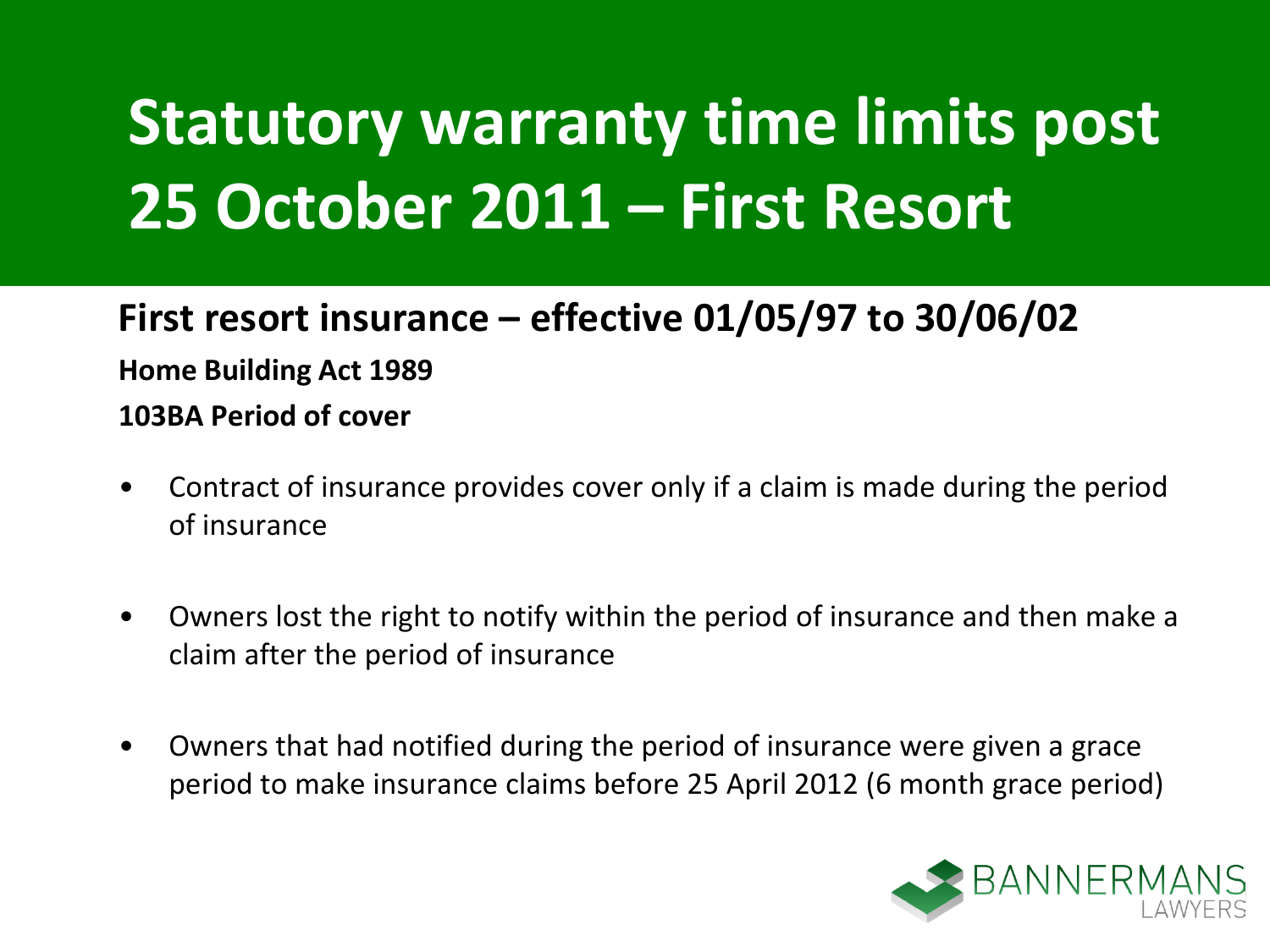### **Last resort insurance – effective from 01/07/02**

#### **Home Building Act 1989**

#### **Former 103B Period of cover**

- Non-completion insurance cover for 12 months after the failure to commence, or cessation of, the work the subject of the cover.
- Defects insurance cover where a builder dies, disappears or becomes insolvent for a period of not less than:
	- (a) structural defect—6 years after the completion of the work, or
	- (b) non-structural defect—2 years after the completion of the work.

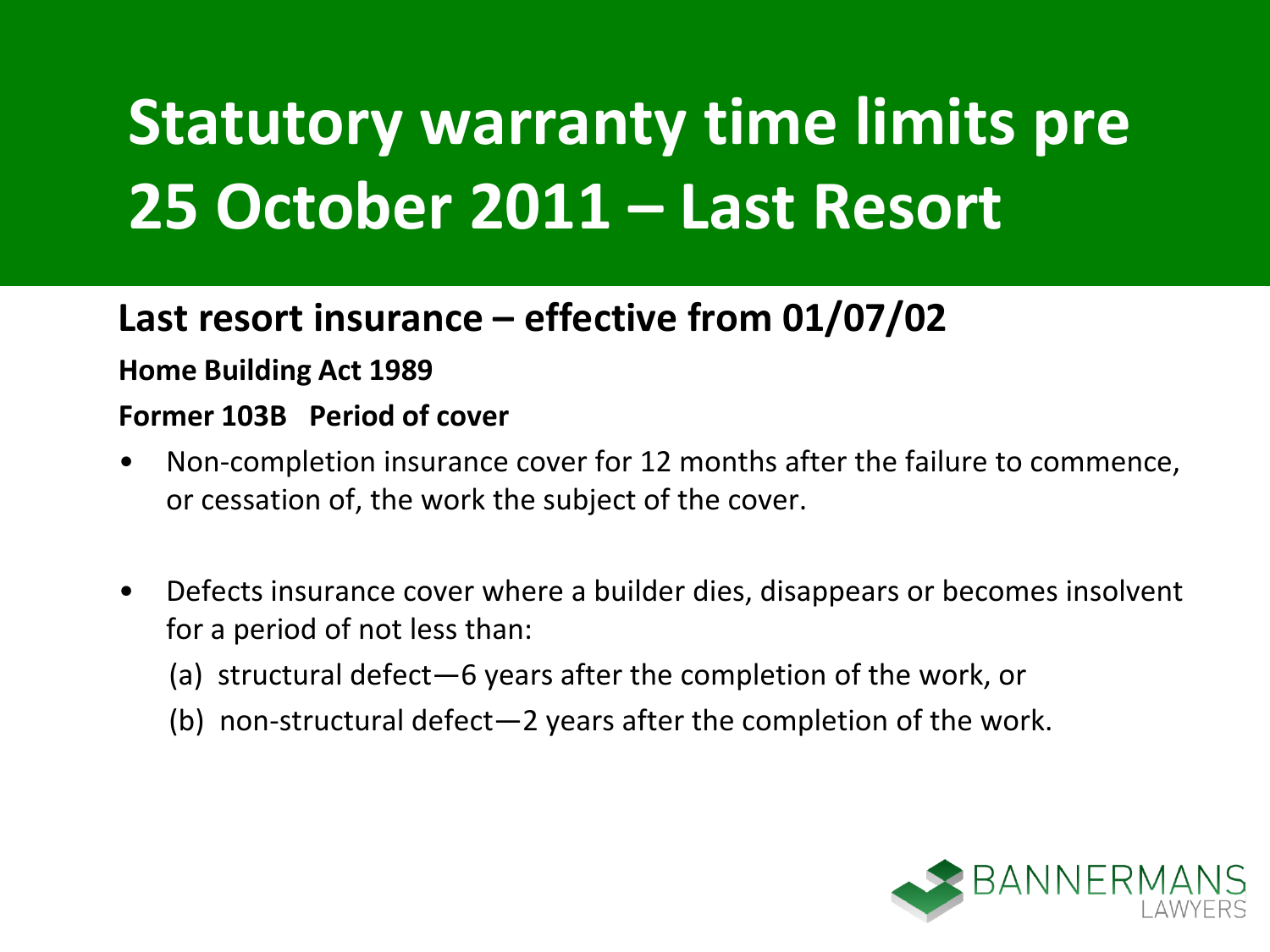#### **Home Building Regulation 2004**

#### **Former 61 Period of cover**

- (1) For the purposes of determining the period of cover to be provided by an insurance contract in relation to residential building work, work is taken to be complete:
	- (a) on the date that the work is completed within the meaning of the contract under which the work was done, or
	- (b) if the contract does not provide for when work is completed or there is no contract, on the date of the final inspection of the work by the applicable principal certifying authority, or
	- (c) in any other case, on the latest date that the contractor attends the site to complete the work or hand over possession to the owner or if the contractor does not do so, on the latest date the contractor attends the site to carry out work.

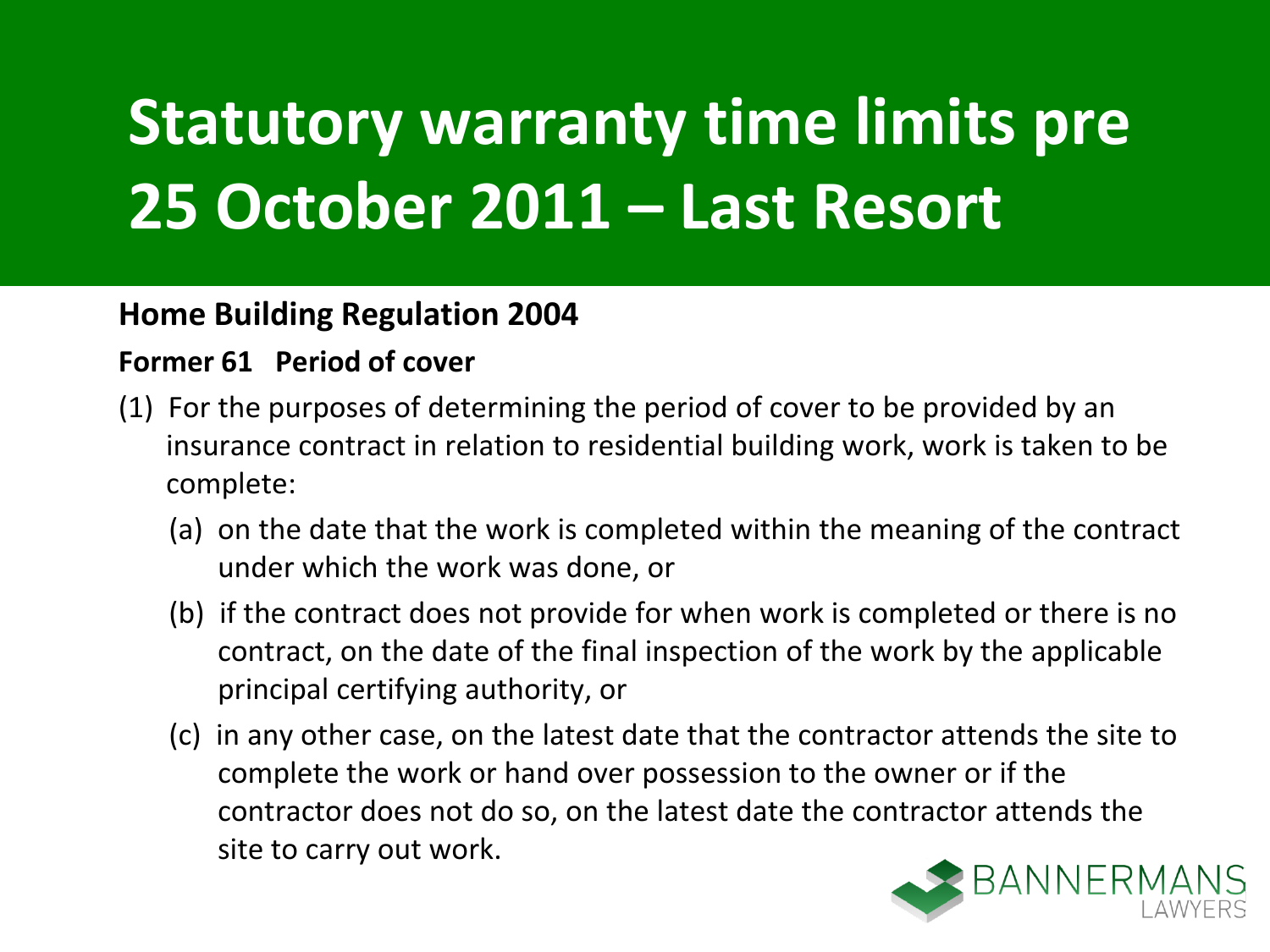**Home Building Act 1989**

#### **Former 103BA Limitations on policy coverage—claims made and notified policy**

- (1) A contract of insurance provides insurance cover in respect of loss only if:
	- (a) in the case of cover for loss arising from non-completion of work—the loss becomes apparent and is notified to the insurer within the period of insurance, or
	- (b) in any other case:
		- (i) the loss becomes apparent and is notified to the insurer within the period of insurance, or
		- (ii) the loss becomes apparent during the last 6 months of the period of insurance and is notified to the insurer within 6 months after the loss becomes apparent.
- (2) A loss *becomes apparent* when a beneficiary under the contract first becomes aware (or ought reasonably have become aware) of the loss.
- (3) In this section:

*loss* means loss indemnified by a contract of insurance.

**period of insurance** means the period for which a contract of insurance provides cover.<br>RANNERM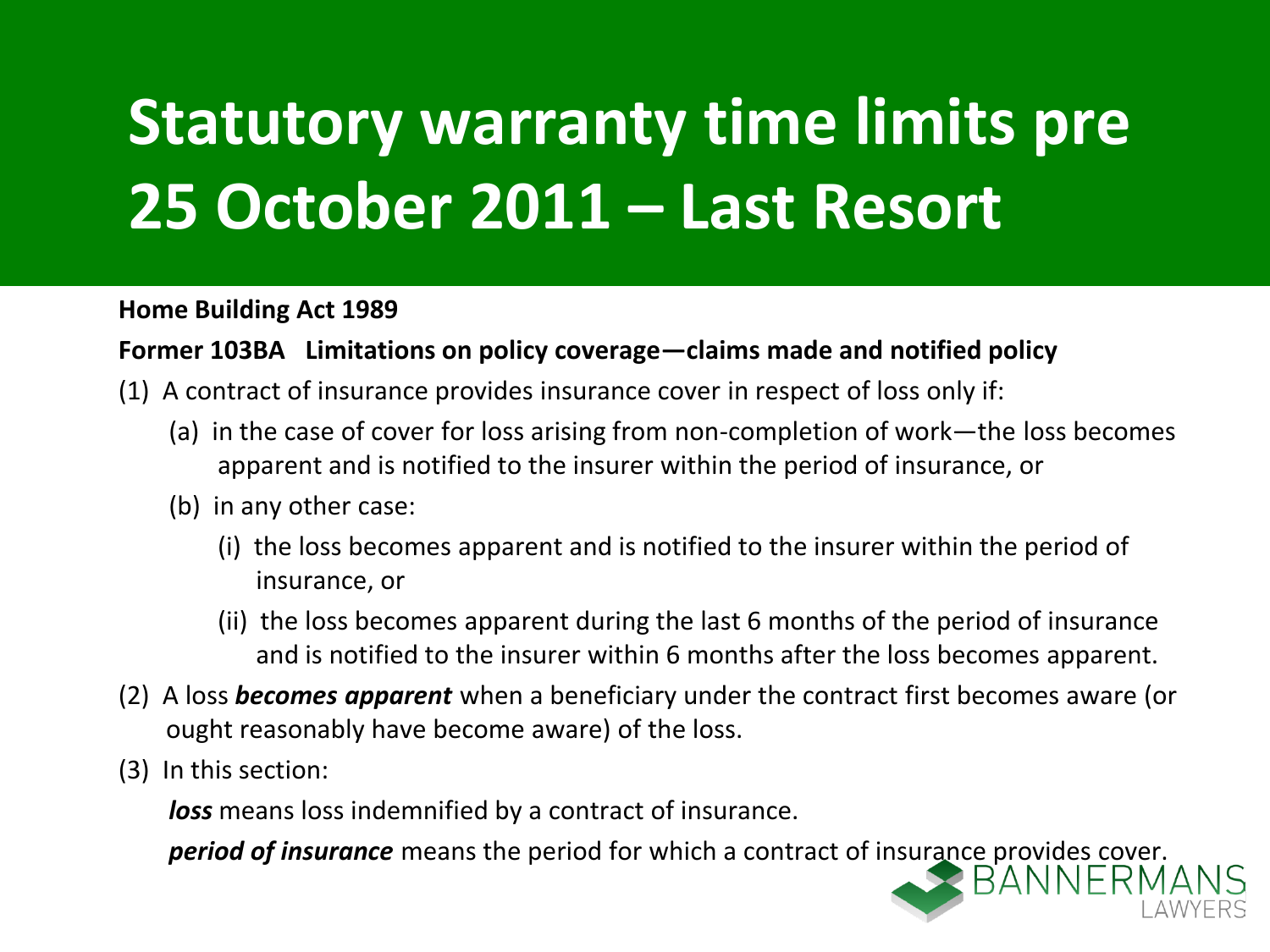#### **Home Building Act 1989**

#### **103BB Time limits for policies issued from 1 July 2002**

- (1) A contract of home warranty insurance entered into on or after 1 July 2002 provides insurance cover in respect of loss only if a claim in respect of the loss is made to the insurer during the period of insurance.
- (2) A loss that becomes apparent in the last 6 months of the period of insurance has an *extended claim period*, which permits a claim in respect of the loss to be made within 6 months after the loss becomes apparent. There is no extended claim period for a loss that arises from non-completion of work.

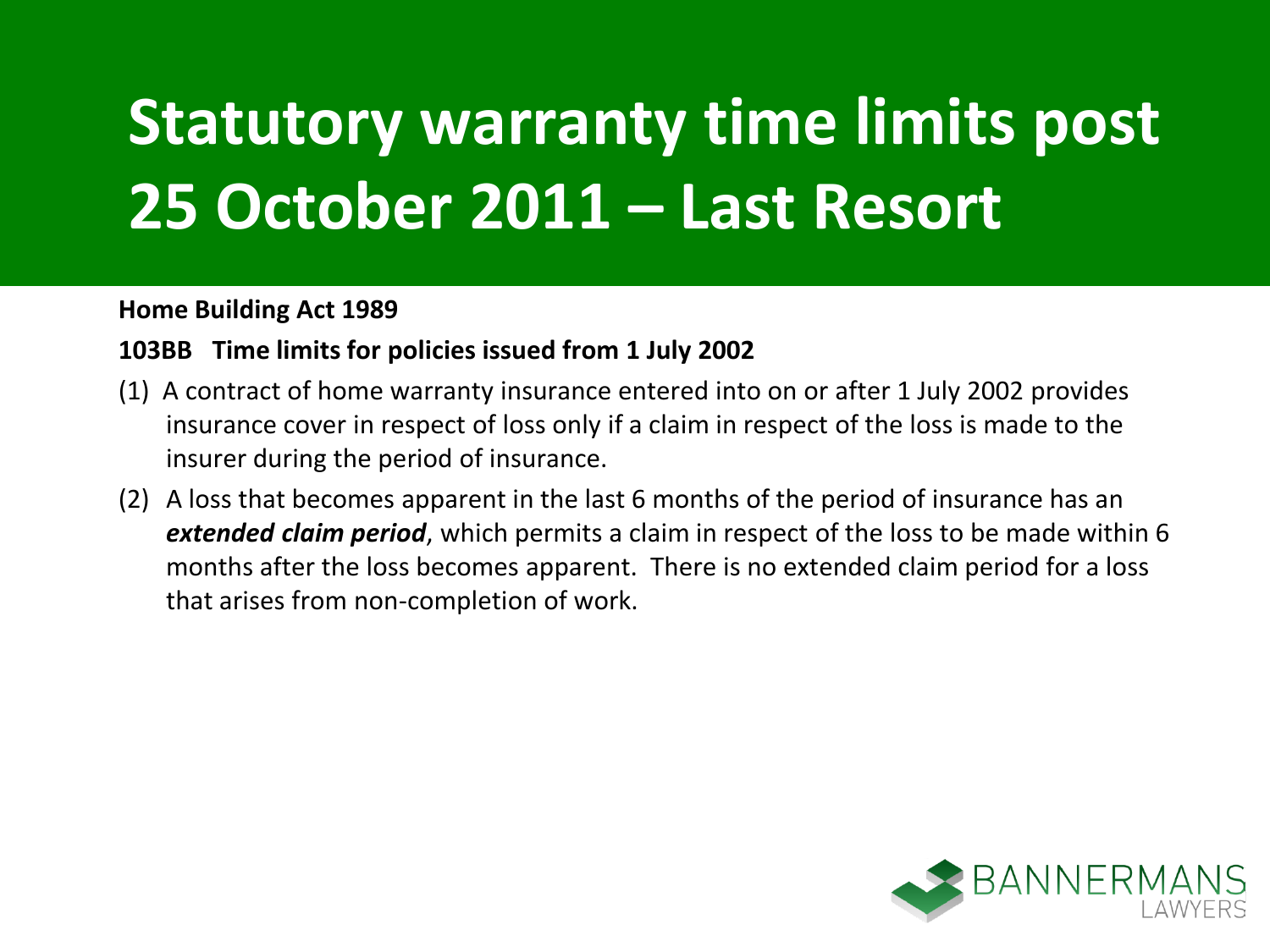#### **Home Building Act 1989**

#### **103BB Time limits for policies issued from 1 July 2002 (cont)**

- (3) When a loss becomes apparent during the period of insurance but a claim cannot be made during that period because an insured event has not occurred, a claim can be made after the period of insurance (as a *delayed claim*) but only if:
	- (a) the loss was properly notified to the insurer during the period of insurance (or within 6 months after the loss because apparent in the case of a loss that became apparent in the last 6 months of the period of insurance), and
	- (b) The beneficiary under the contract of insurance making the claim diligently pursued the enforcement of the statutory warranty concerned after the loss became apparent.
- (4) A delayed claim can also be made when the insured event occurs in the last 6 months of the period of insurance (as if the insured event did not occur until after the period of insurance) subject to compliance with the other requirements of this section for a delayed claim.

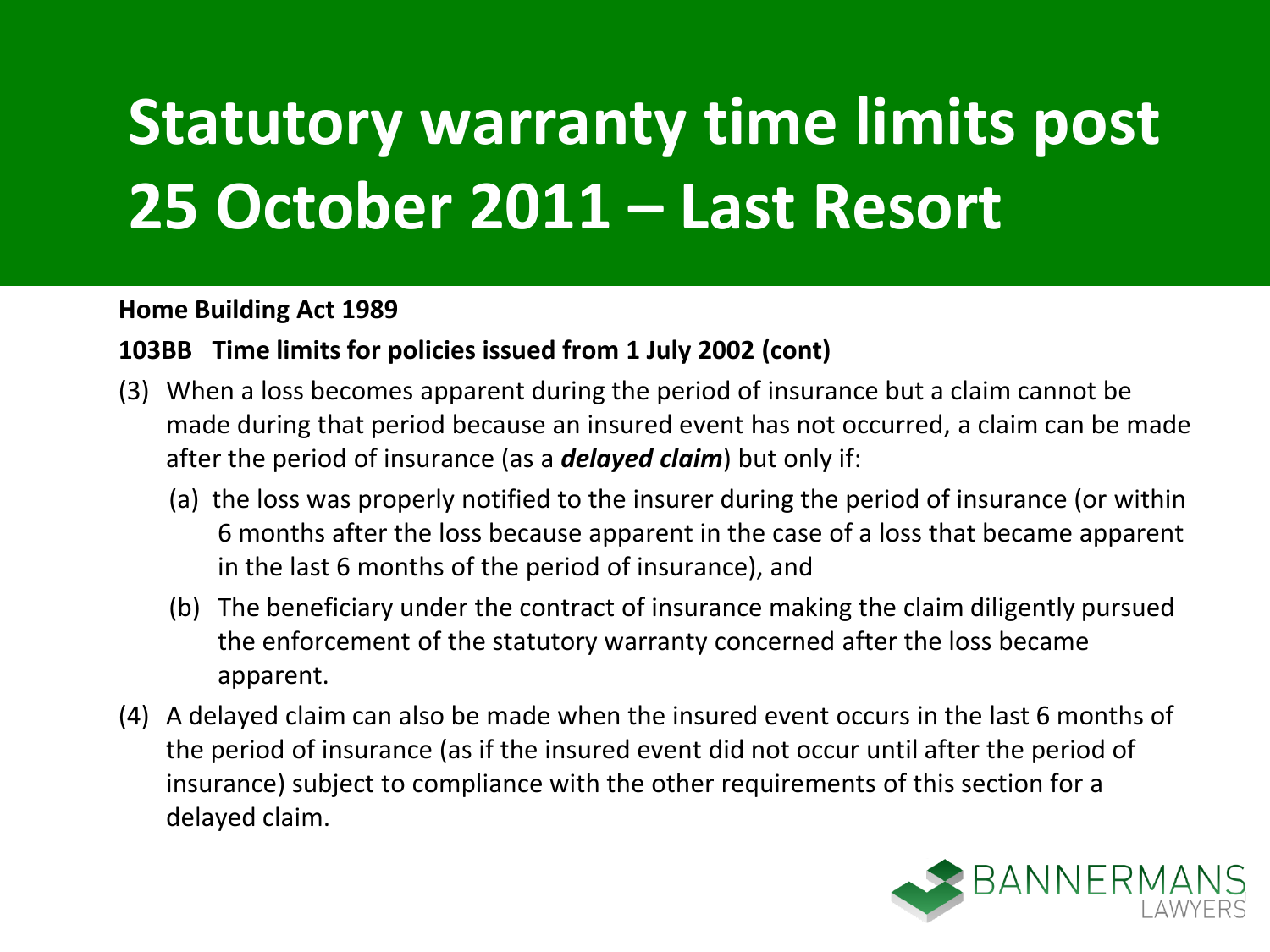#### **Home Building Act 1989**

#### **103BB Time limits for policies issued from 1 July 2002 (cont)**

- (5) A delayed claim cannot be made for a loss that arises from non-completion of work.
- (6) The regulations can make provision for or with respect to what constitutes or does not constitute diligent pursuit of the enforcement of a statutory warranty for the purposes of this section.
- (7) A loss is *properly notified* to an insurer only if the insurer has been given notice in writing of the loss and the notice provides such information as may be reasonably necessary to put the insurer on notice as to the nature and circumstances of the loss. The regulations can make provision for or with respect to the form and content of such a notice.

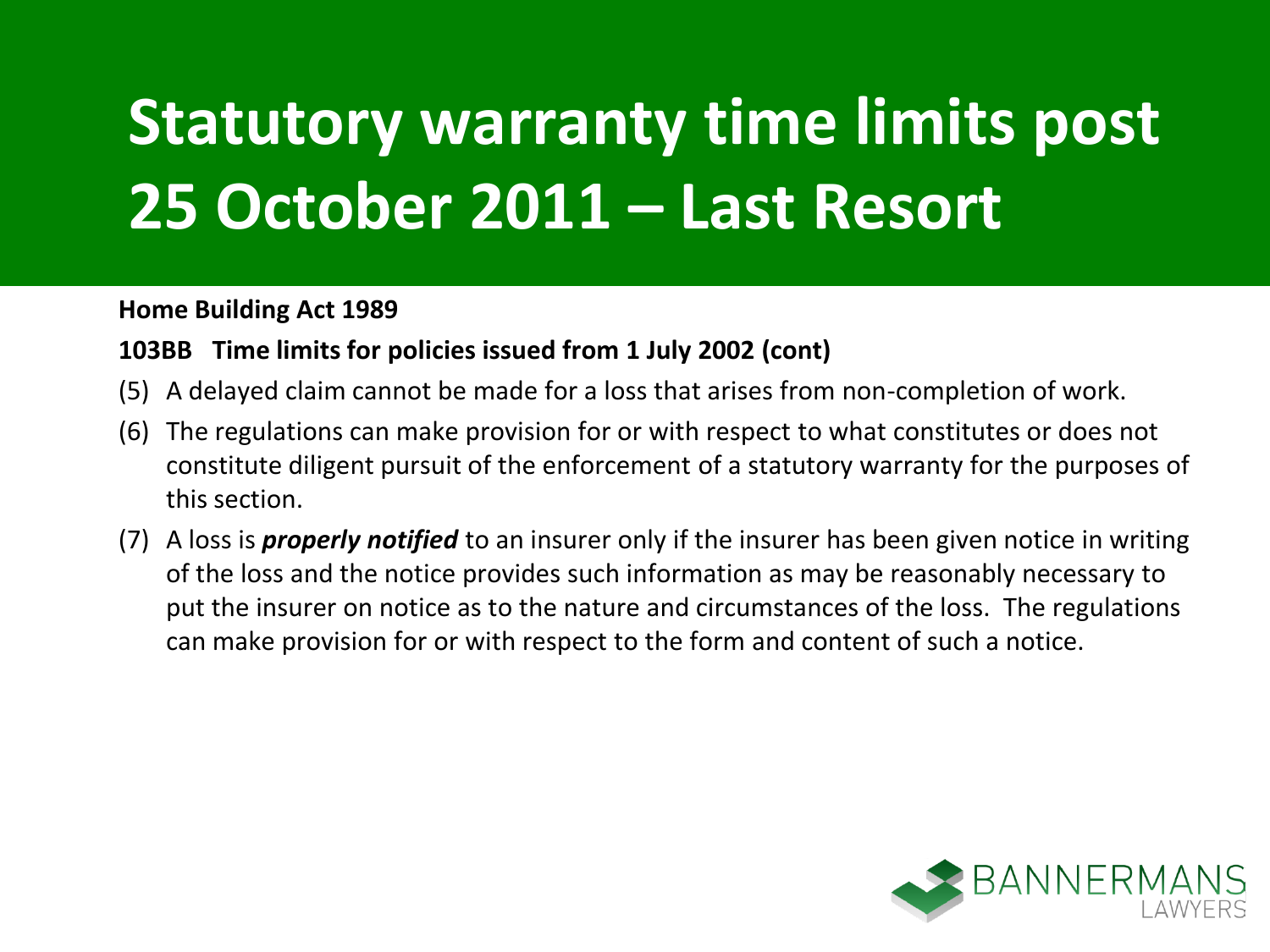- **Non-completion of work period of cover is 12 months from failure to commence or cessation of work**. Claims need to be made during the period of cover if the builder dies, disappears or becomes insolvent during the period of insurance.
- **Major defects period of cover is 6 years from date of completion, non-major defects period of cover is 2 years from date of completion**.
- For a defects loss there is a **6 month extended claim** period if the loss becomes **apparent in the last 6 months of the period of insurance**.
- If a builder doesn't die, disappear or become insolvent during the period of insurance a delayed claim can be made if:
	- The **loss was notified during the period of insurance or applicable extended claim period**; and
	- The claim was **diligently pursued**.

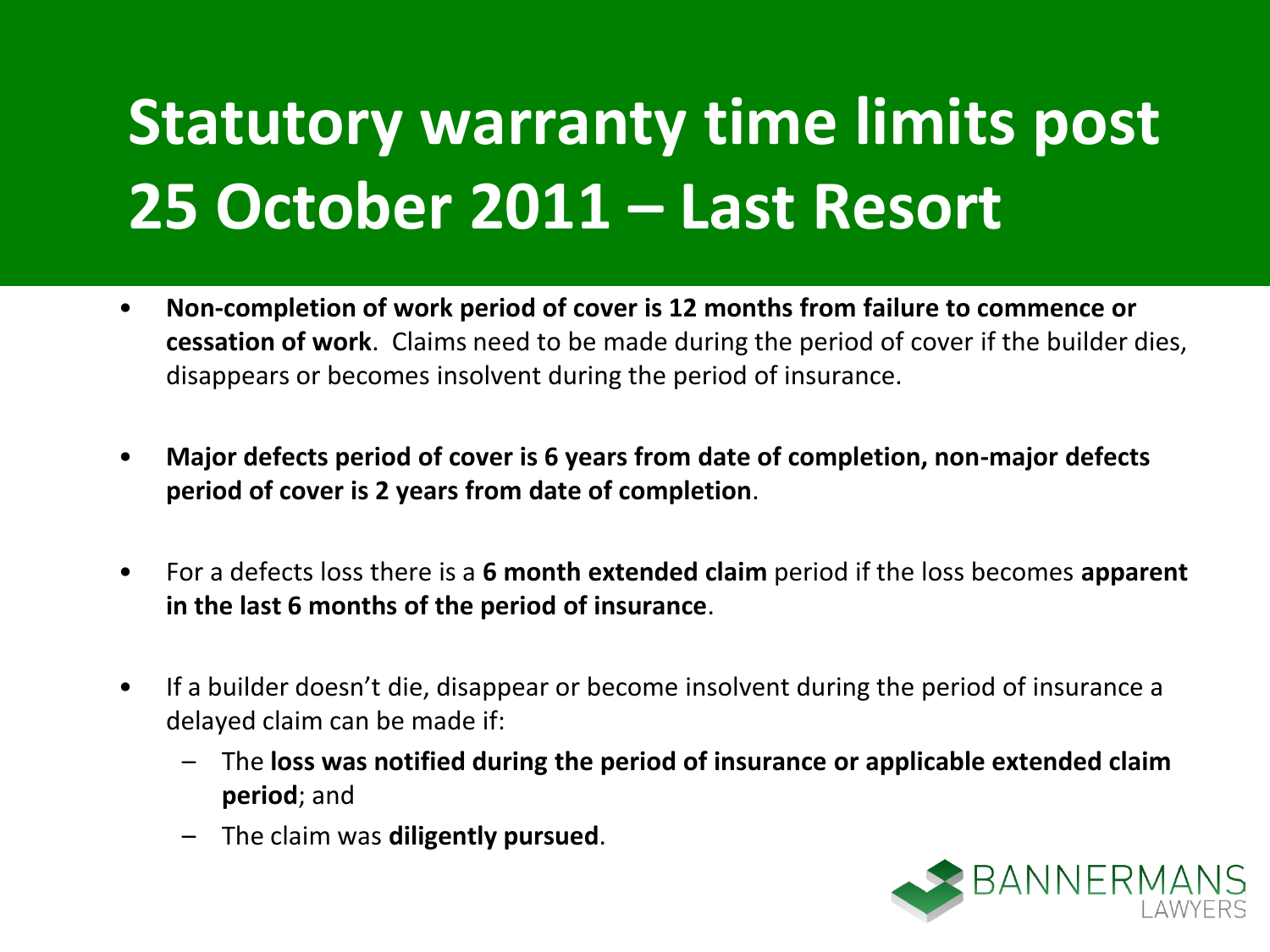The opportunity to define **diligently pursue** was passed up in the last round of amendments but diligently pursuit probably includes:

- promptly investigating, seeking advice upon and pursuing defects as soon as they become apparent;
- actively pursue defects by commencing proceedings and efficiently putting on all of your evidence against builders and/or developers;
- complying with Tribunal or Court timetables where reasonably practicable;
- obtaining evidence in reply and pressing matters to settlement or hearing in a timely manner; and
- address any issues that arise during proceedings in a diligent and timely manner.

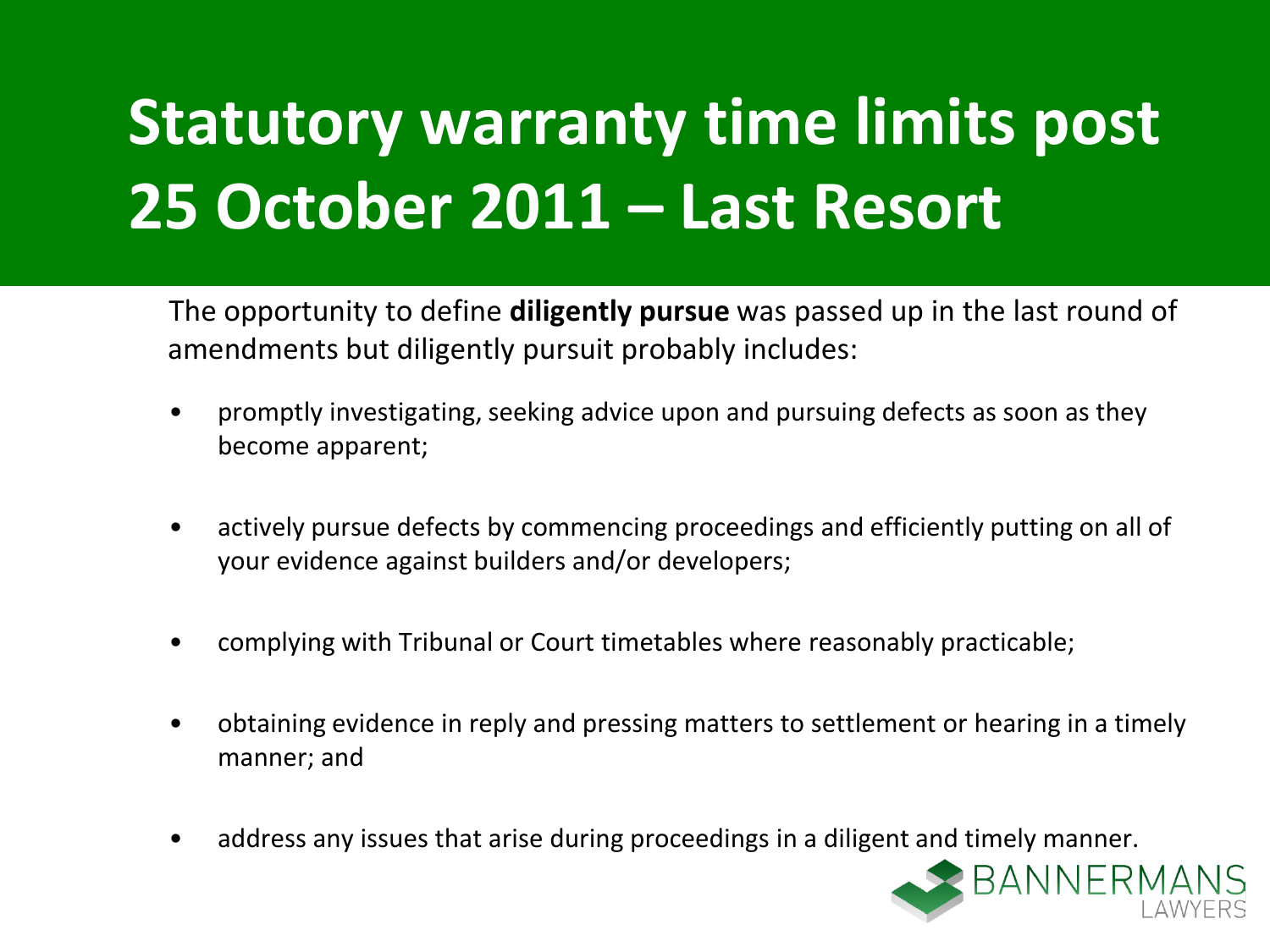## **Time Limits for Notice of Loss or Damage**

Regulation 47 (formerly Regulation 63)

- Insurance contracts are taken to contain a provision that the insurer may not reduce its liability because of a delay in a claim being notified if the claim is notified:
	- a) Within 6 months of the beneficiary becoming aware, or ought reasonably have become aware, of the fact or circumstance under which the claim arises; or
	- b) For incomplete work within the later of 12 months after
		- i. the contract date, or
		- ii. The date provided in the contract for commencement of the work, or
		- iii. The date work ceased
- An insurance contract may contain provisions extending time for giving notice or allowing an insurer to waive the time within notice may be given.
- If a beneficiary has given notice of loss to the insurer the beneficiary is taken to have given for the purpose of an insurance contract provision pursuant to regulation 47 notice of all related losses
- Notice of loss isn't notice of related losses for the purpose of the time periods in ssection **BANNERMA** 103BA to 103BC of the Act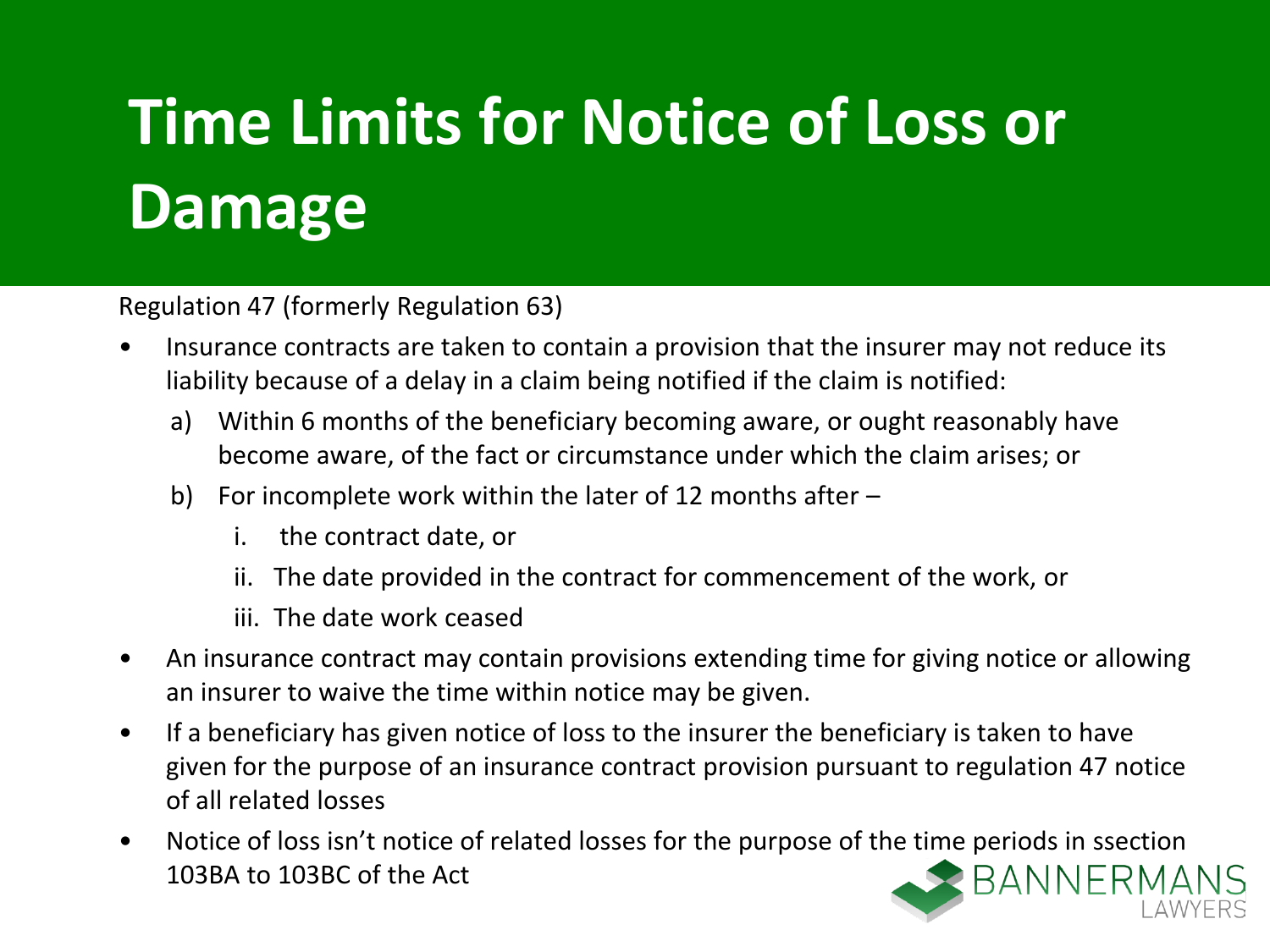## **Case law on statutory warranty and HOW Insurance time limits**

### **SP61404 (CTTT - May 2008)**

- Insurance case
- No contract, therefore clause 61(1)(a) HBR (previously s48(a)) does not apply
- Inspection under clause 61(1)(b) HBR (previously s48(b)) means physical inspection

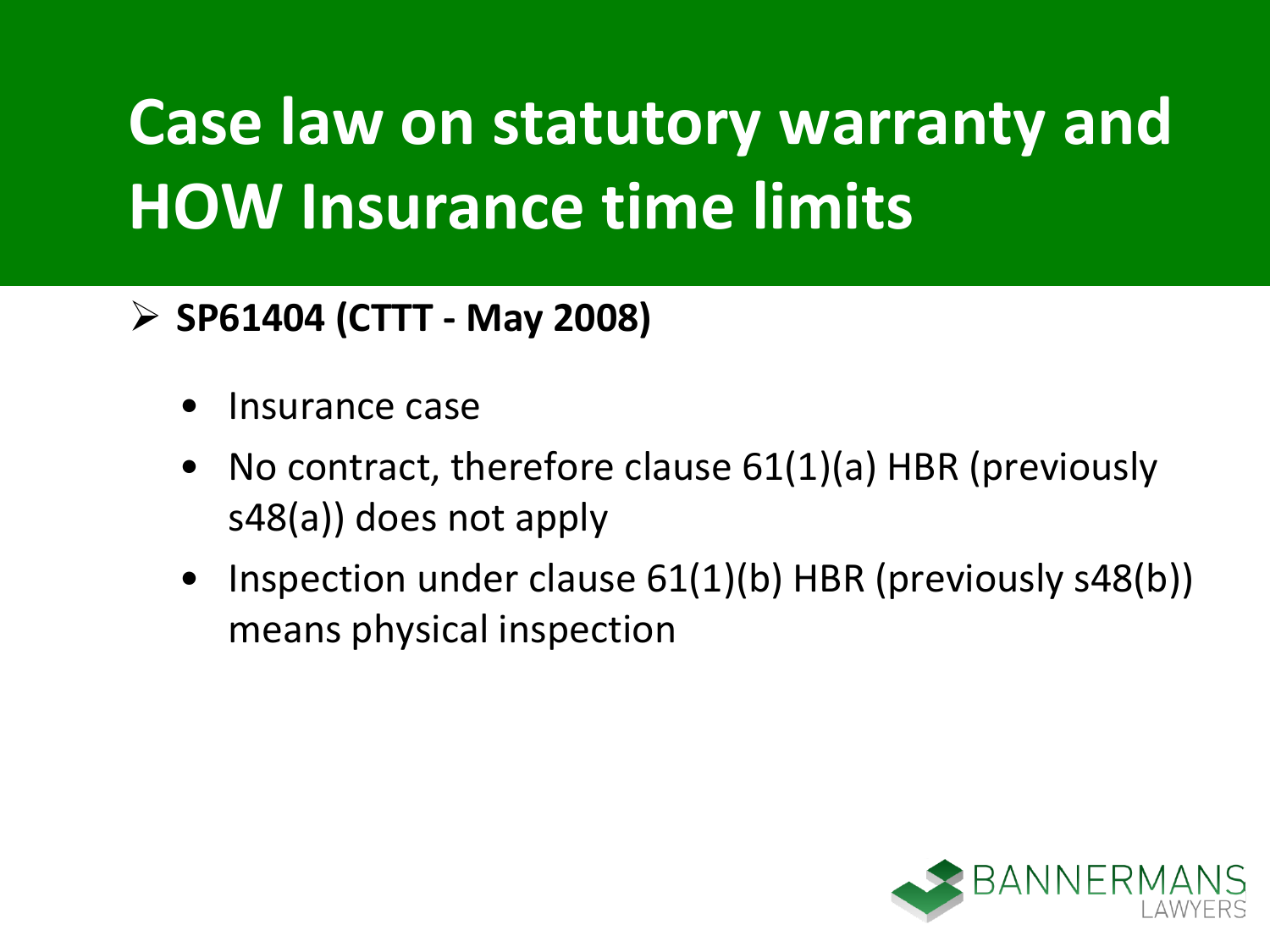## **Case law on statutory warranty and HOW Insurance time limits**

- **Abrahams & Anor v Degan (DC – 2009)**
	- Owner builder
	- Completion is as per regulation for determining period of cover (clause 61 HBR (previously clause 48 HBR))
	- Contrary to earlier cases about physical completion of the works and contrary to our opinion
	- Held that date of completion was the date of inspection by certifier for final occupation certificate for s18E

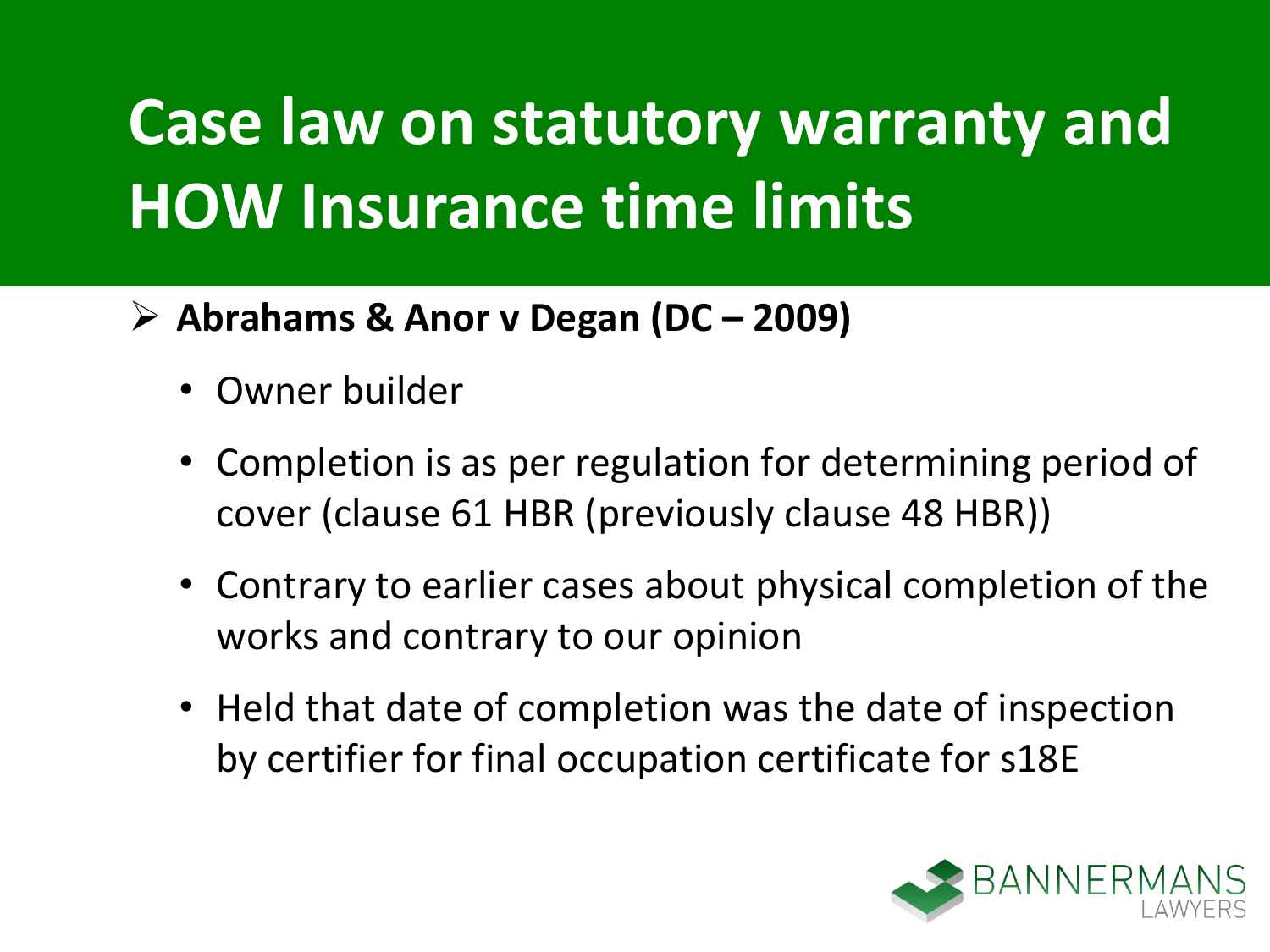## **Case law on statutory warranty and HOW Insurance time limits**

- **Owners Corporation Strata Plan 64757 v MJA Group Pty Ltd [2011] NSWCA 236** 
	- Overturned Abrahams & Anor v Degan (DC 2009)
	- Highlighted problems for successors in title to determine completion
	- Completion is a case by case basis

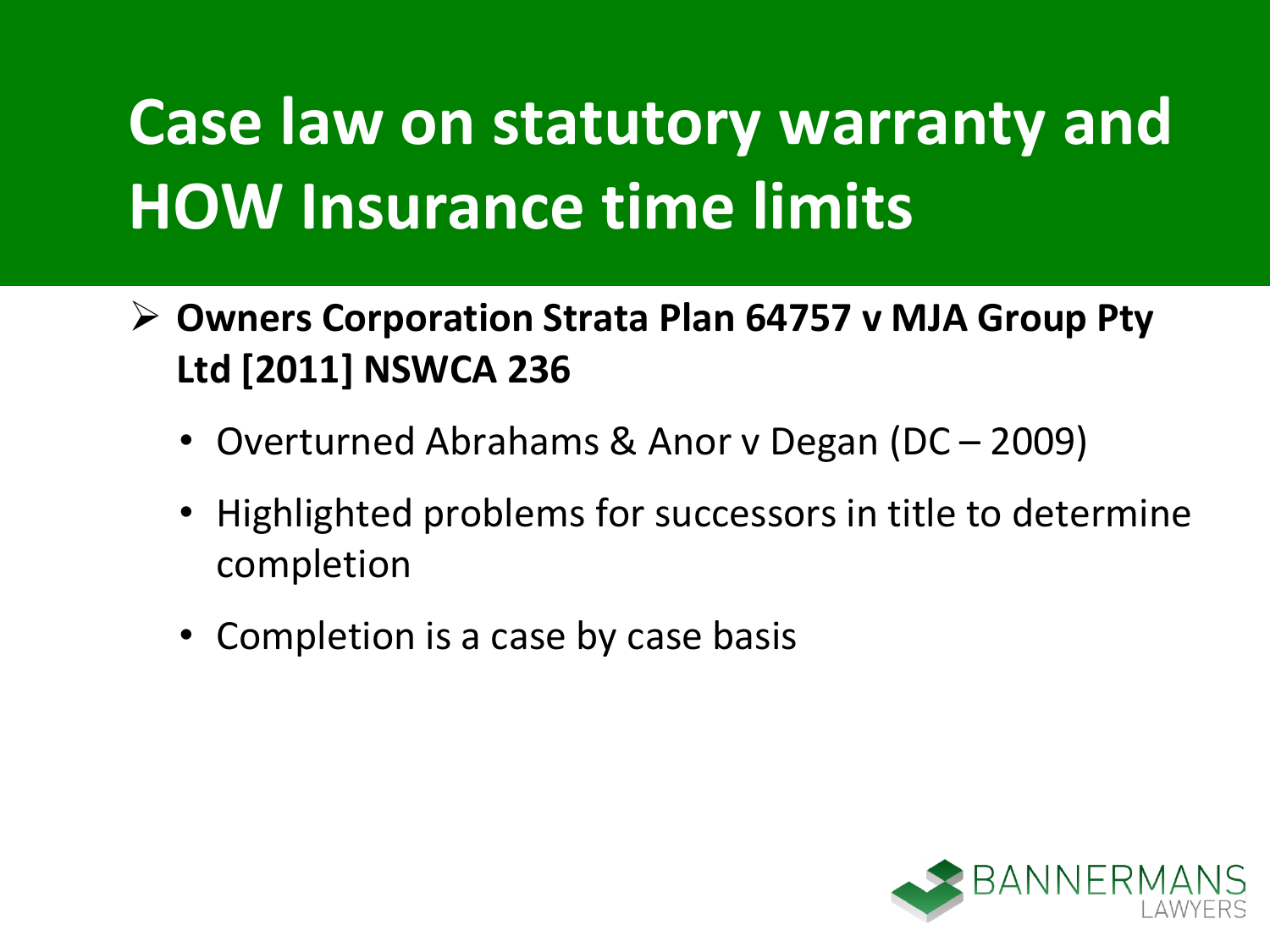### **Date of Completion of Residential Building Work**

**Date of Completion of residential building work that is not new buildings in strata schemes – section 3B**

- Completion is when work is complete within the meaning of the contract;
- If the Contract doesn't define completion, when the work reaches **practical completion** = completed except for omissions or defects that do not prevent the work from being reasonably capable of being used for its intended purpose;
- Practical completion presumed (unless an earlier date is established ) on the earlier of:
	- 1. Hand over of possession;
	- 2. Last attendance onsite to carry out work (other than to remedy defect that doesn't affect practical completion);
	- 3. Issuance of occupation certificate that authorises commencement of use of occupation of the work
- Where 2 or more individual buildings that are reasonably capable of being used and occupied separately are constructed practical completion can occur at different times.

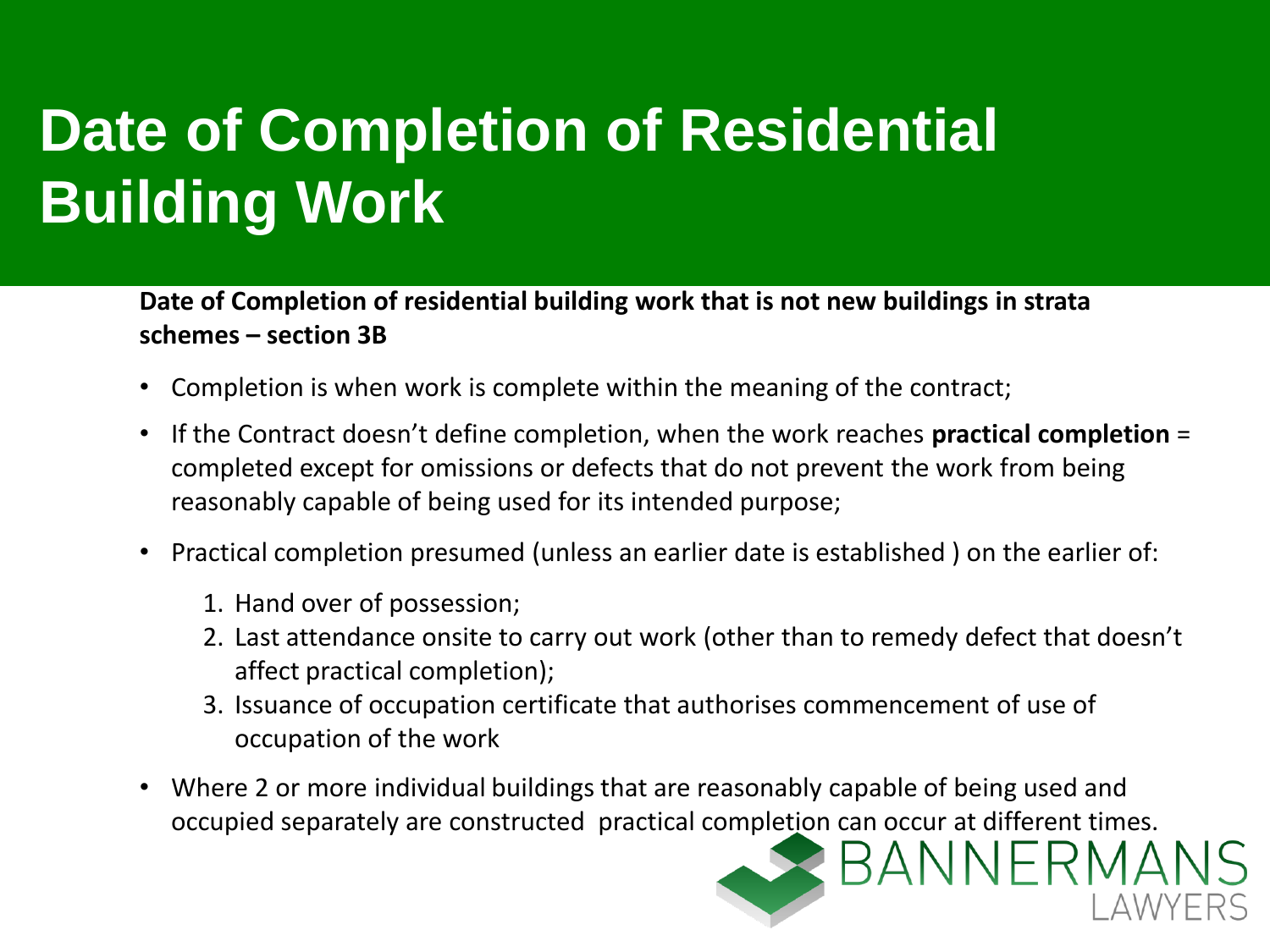### **Date of Completion of New Buildings in Strata Schemes**

- **Date of Completion of New Buildings in Strata Schemes – section 3C** (commenced 15 January 2015 with retrospective effect)
- Completion occurs on:
	- 1.Date of issue of an occupation certificate that authorises the occupation and use of the whole of the building;
	- 2.The occurrence of an event prescribed in the regulations (currently none prescribed

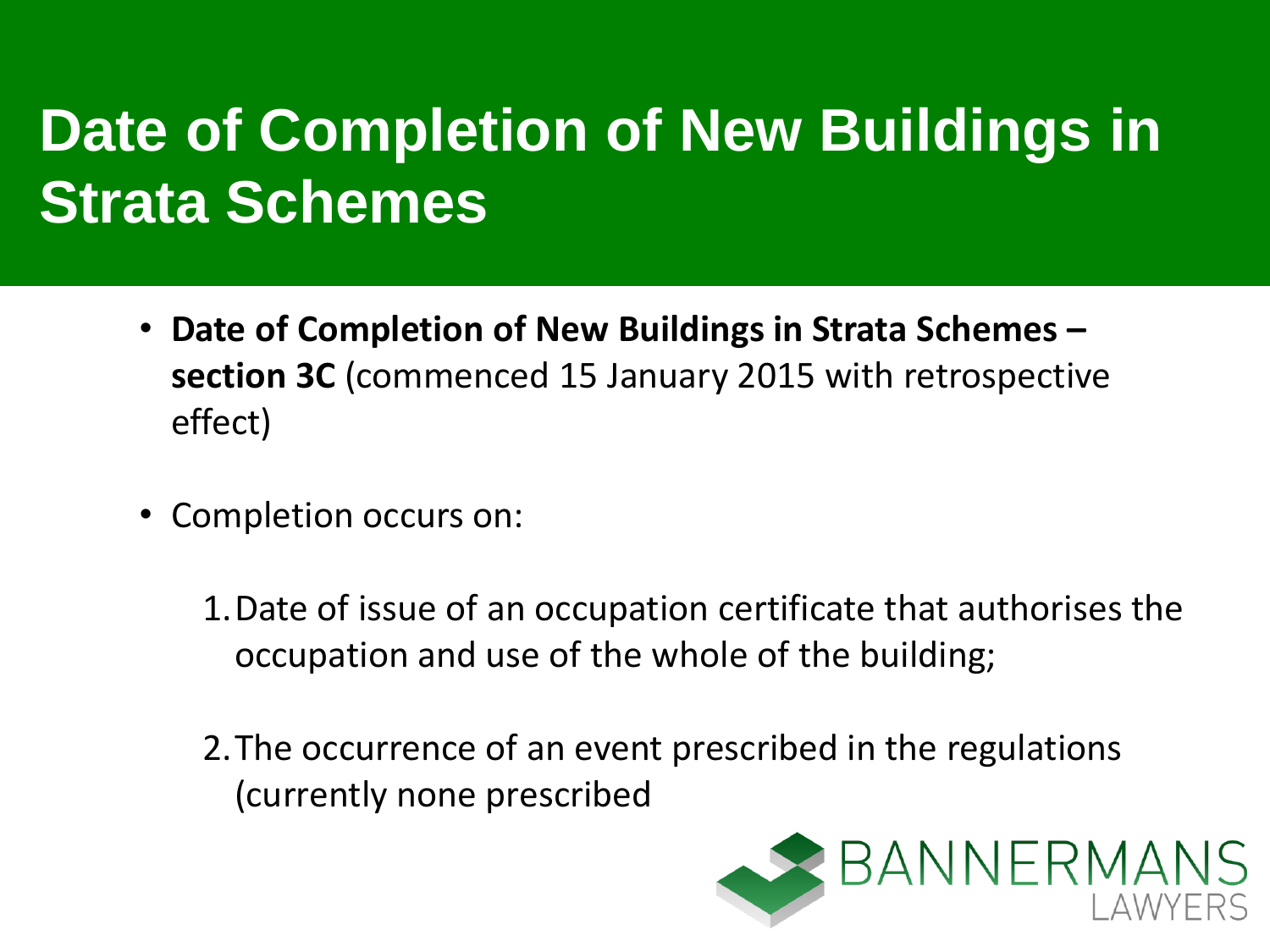- Multi-storey buildings that:
	- 1. Contain a rise in storeys of more than 3, and
	- 2. Contain 2 or more separate dwellings,

are exempt from requiring insurance.

• With effect from 15 January 2015, the definition of **storey** in the Act was aligned with the BCA

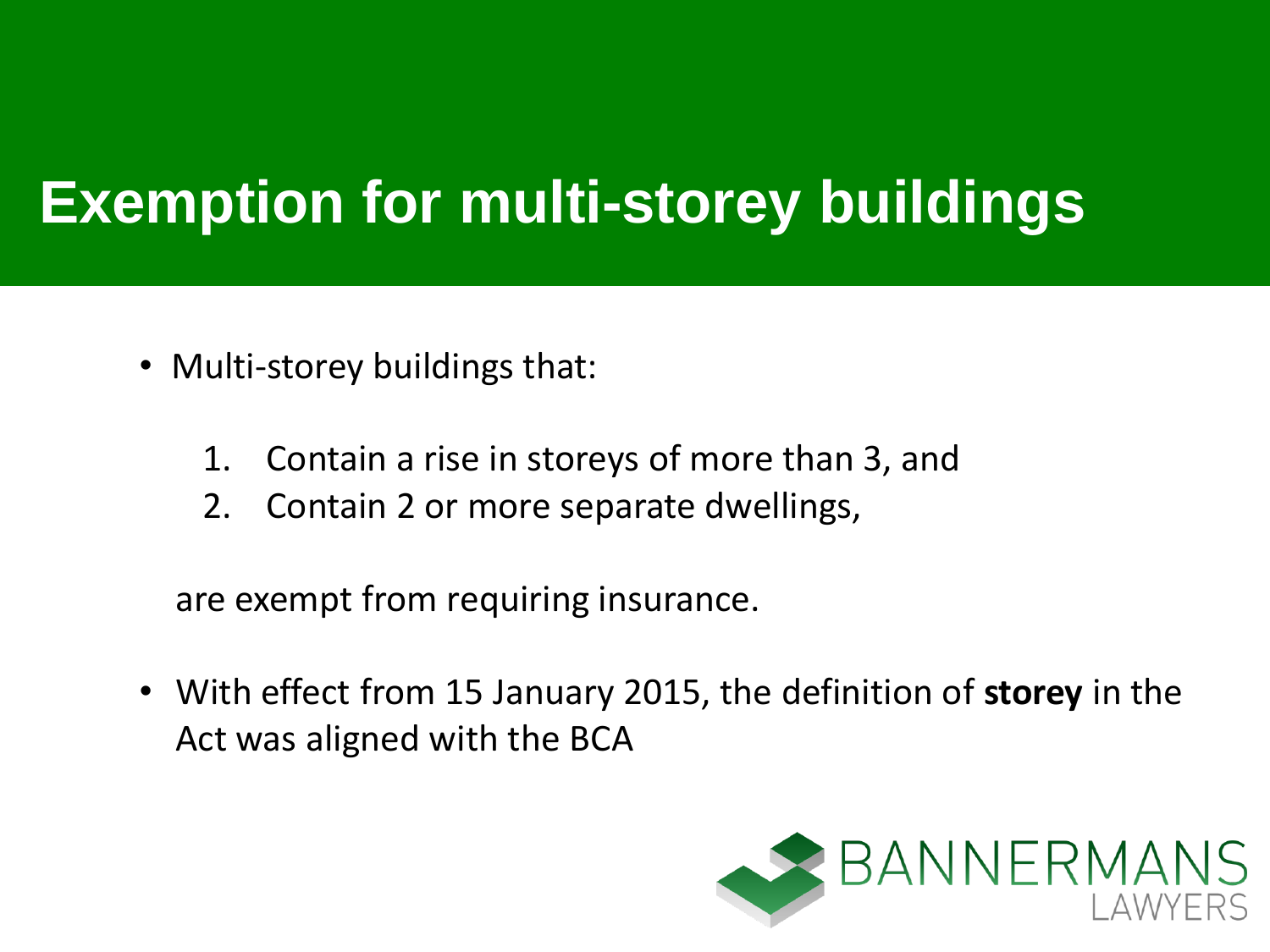

Photograph of 228-232 Condamine Street, Manly Vale, Strata Plan 75903.

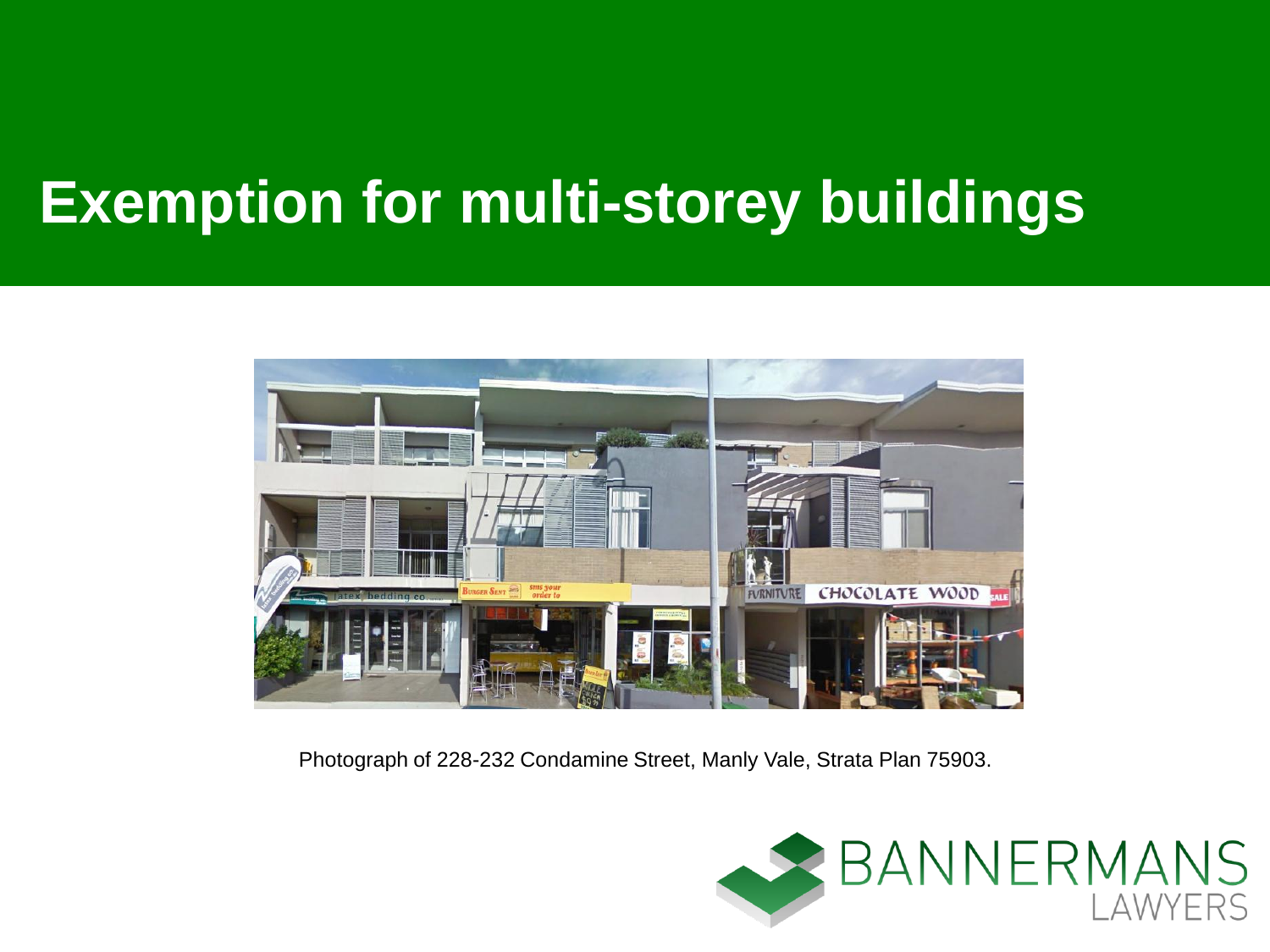#### **The Owners SP 75903 v Dix [2011] NSWSC 245**

- Dispute concerning a certifier's advice to a developer that a building qualified for multi-storey insurance exemption
- Dispute over whether a lower ground level that contained both designated carspaces and residential accommodation was a storey
- Certifier had interpreted that level would not be categorised as a storey only if it exclusively contained carspaces
- Statutory interpretation of **'storey'** found that level with both designated carspaces and accommodation was not a **'storey'**.

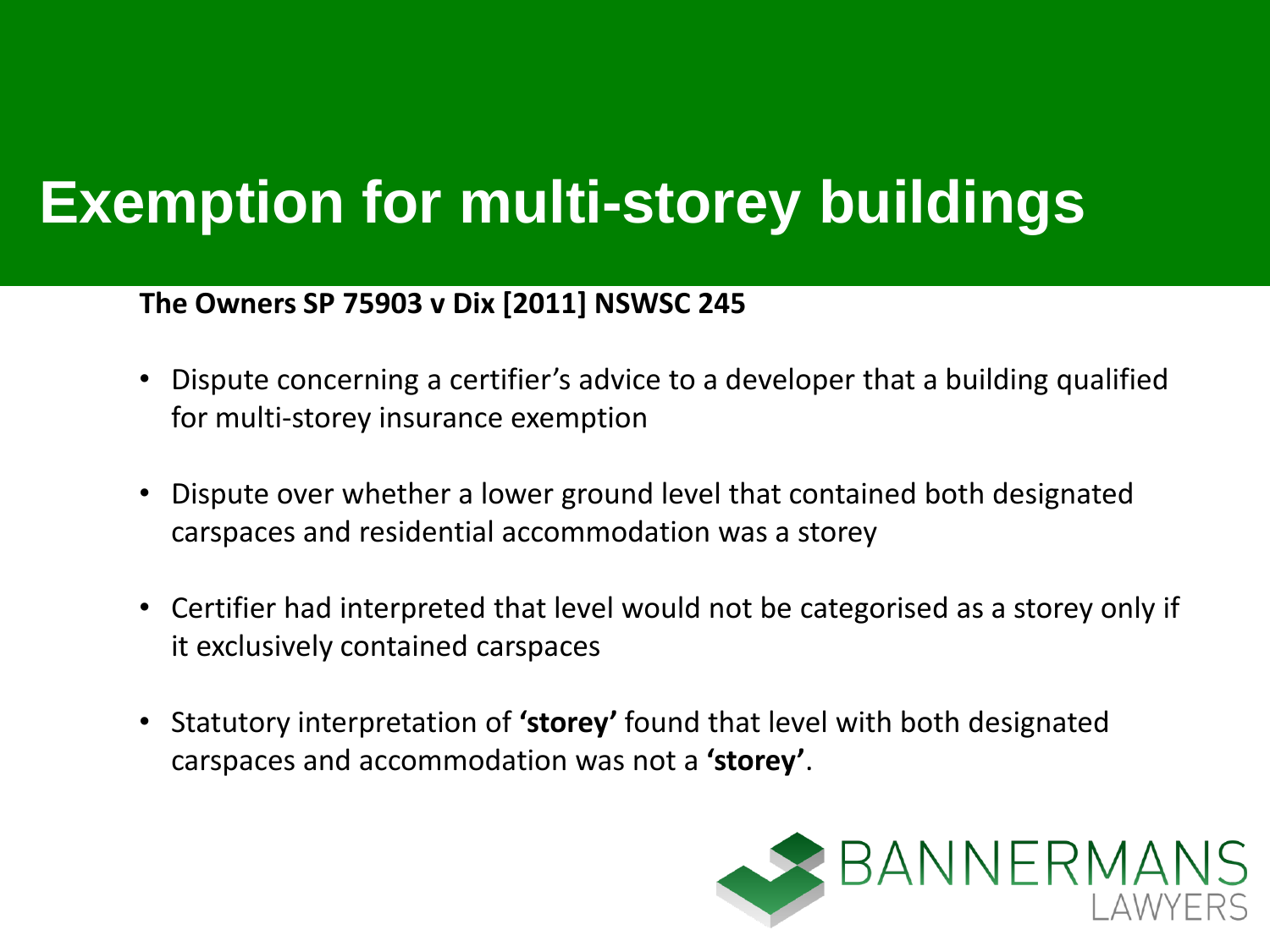**BCA definition of storey**

- **Storey** means a space within a building which is situated between one floor level and the floor level next above, or if there is no floor above, the ceiling or roof above, but not  $-$ 
	- (a) a space that contains only  $-$ 
		- (i) a lift shaft, stairway or meter room; or
		- (ii) a bathroom, shower room, laundry, water closet, or other sanitary compartments; or
		- (iii) accommodation intended for not more than 3 vehicles; or

**BANNERMANS** 

(iv) a combination of the above; or

(b) a mezzanine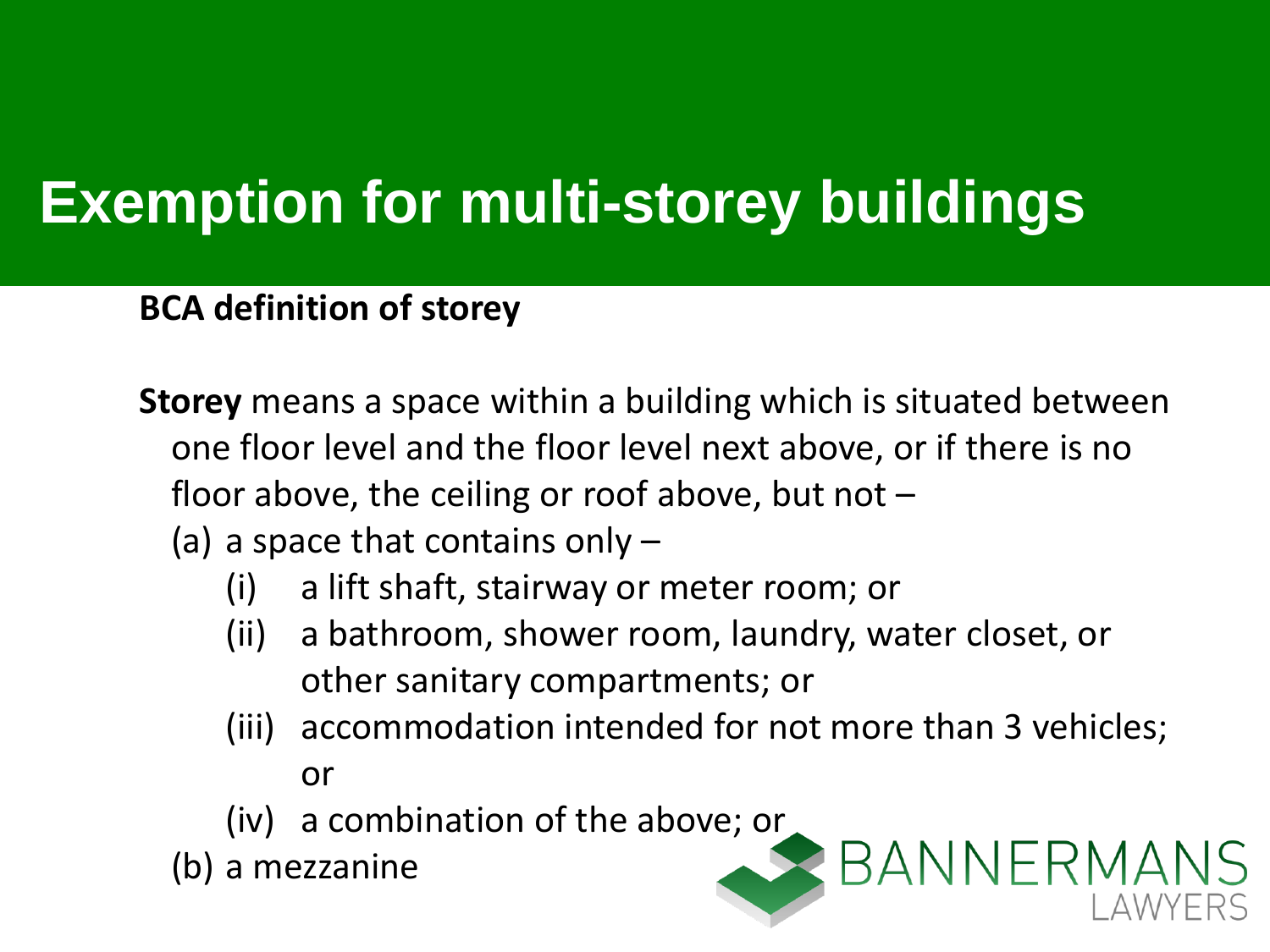• **For pre 15 January 2015 contracts storey is defined as –**

**storey** does not include a space within a building if the space includes accommodation only intended for vehicles

• **For post 15 January 2015 contracts the a greater number buildings will be eligible for the multi-storey building insurance exemption**

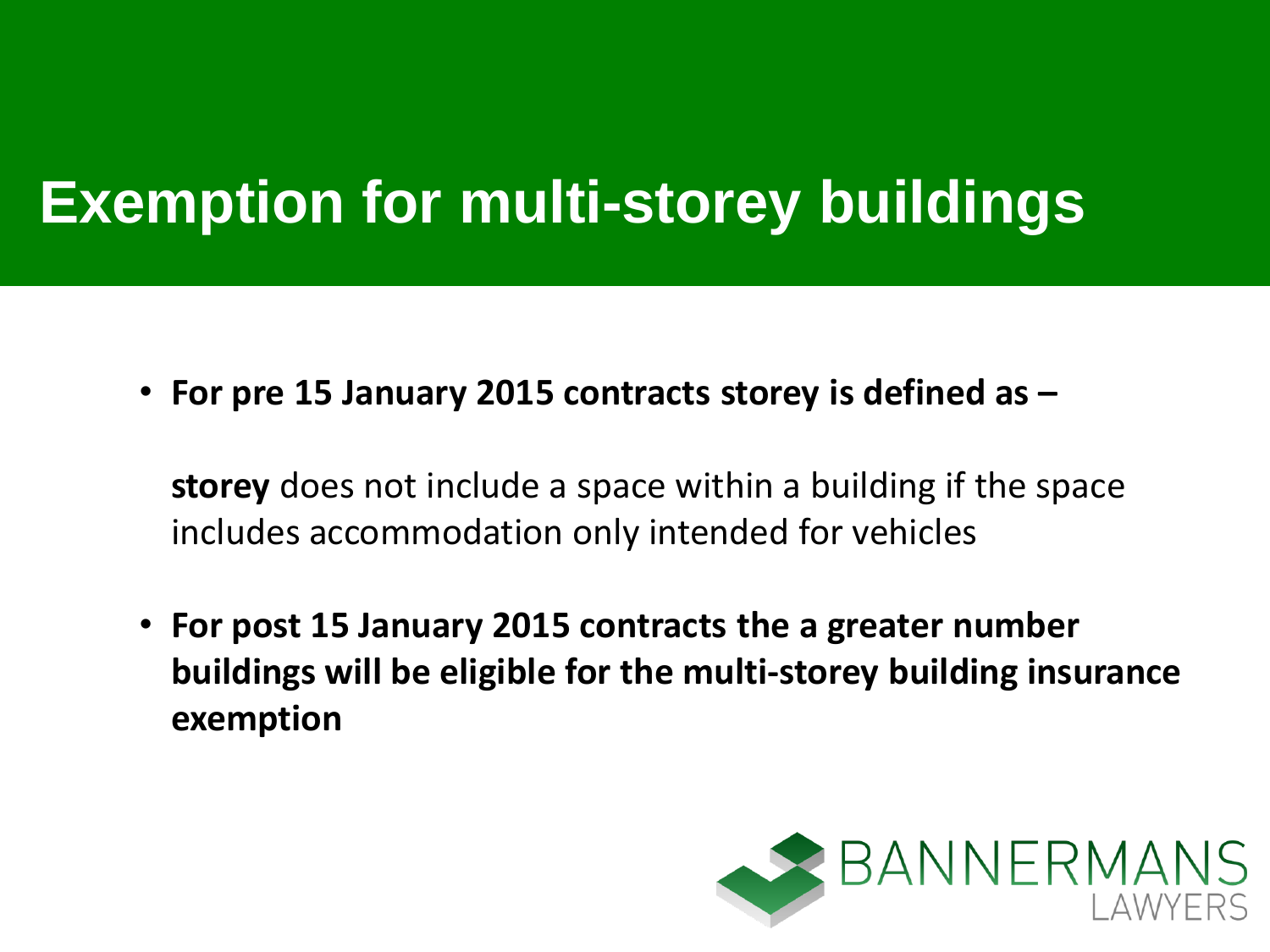### **Owner Builder Insurance**

- **From 15 January 2015** owner builder work is not subject to home warranty insurance
- Owner builder work must not contain notice in contract of sale that it is not subject to home warranty insurance

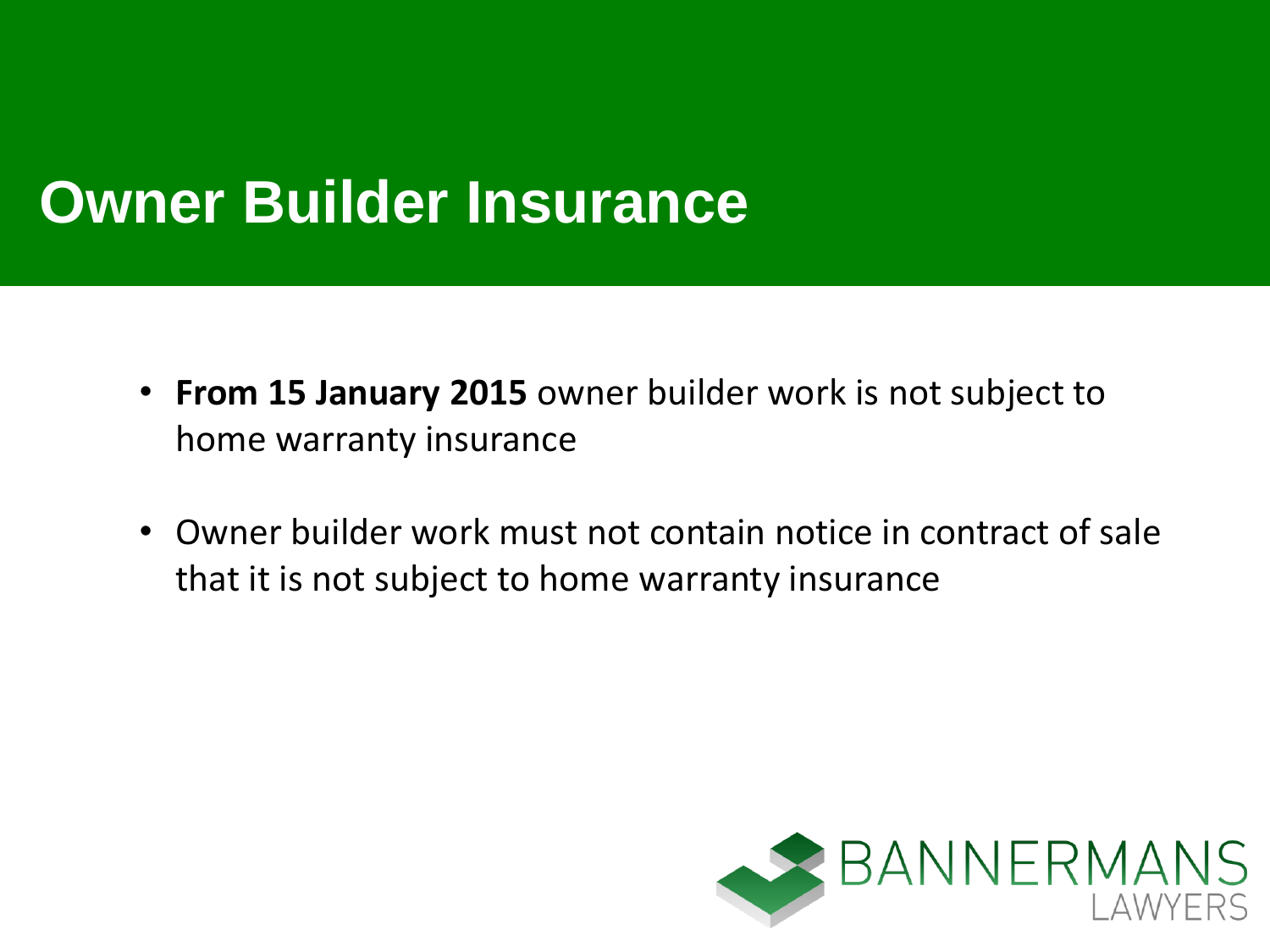### **Building Insurance Trends – Underwriting Performance**

|                                          | 2012<br>\$'000 | 2013<br>\$'000 | 2014<br>\$'000 |
|------------------------------------------|----------------|----------------|----------------|
| <b>Gross Written Premium</b>             | 47,588         | 53,156         | 66,667         |
| Movement in unearned premium             | (37, 414)      | (35,896)       | (40, 868)      |
| <b>Net Premium Revenue</b>               | 10,174         | 17,260         | 25,799         |
| <b>Recoveries</b>                        |                |                | 30             |
| Movement in outstanding claims provision | (34, 679)      | (15, 140)      | (796)          |
| Claims paid                              | (16, 815)      | (24, 680)      | (23, 677)      |
| <b>Acquisition costs</b>                 | (29, 651)      | (22,609)       | (28, 383)      |
| Unexpired risk liability                 | (32, 209)      | (13,503)       | (2, 564)       |
| <b>Total underwriting loss</b>           | (103, 180)     | (58, 672)      | (29, 591)      |

AWYFRS

*Source – NSW Home Warranty Insurance Fund Financial Statements for years ended 30 June 2013 and 30 June 2014* BANNERMANS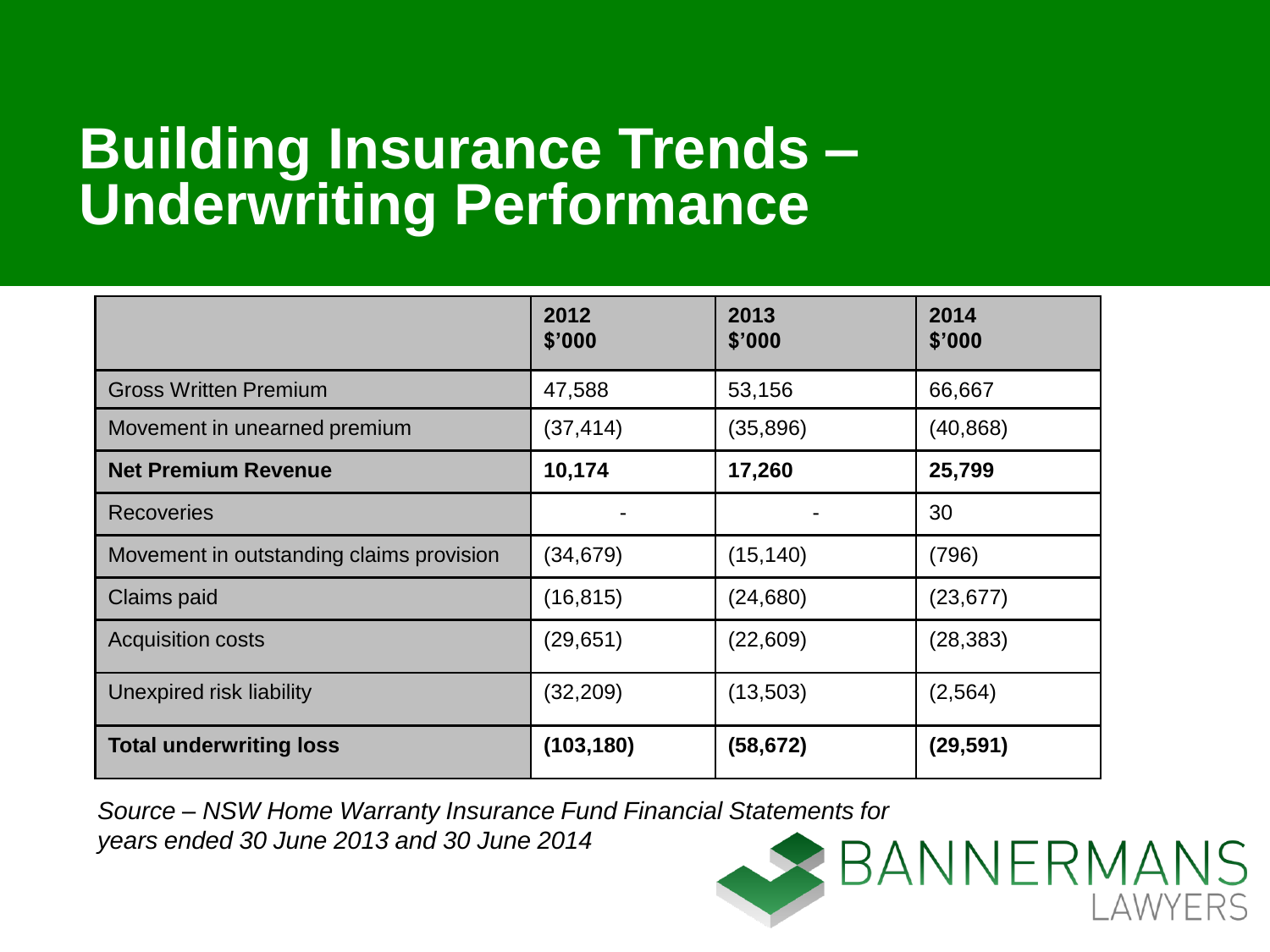### **Building Insurance Trends**

Claims received (by year project certificate issued) as at 31 August 2014

|                                         | 2010/11 | 2011/12 2012/13 2013/14 |     |                | 2014/15 | <b>Total</b> |
|-----------------------------------------|---------|-------------------------|-----|----------------|---------|--------------|
| <b>Claims</b><br><b>Received</b>        | 576     | 400                     | 110 | $\overline{4}$ |         | 1,090        |
| <b>Notifications</b><br><b>Received</b> | 256     | 189                     | 84  | 20             |         | 549          |

*Source – Home Warranty Insurance Fund – Report as at 31 August 2014*

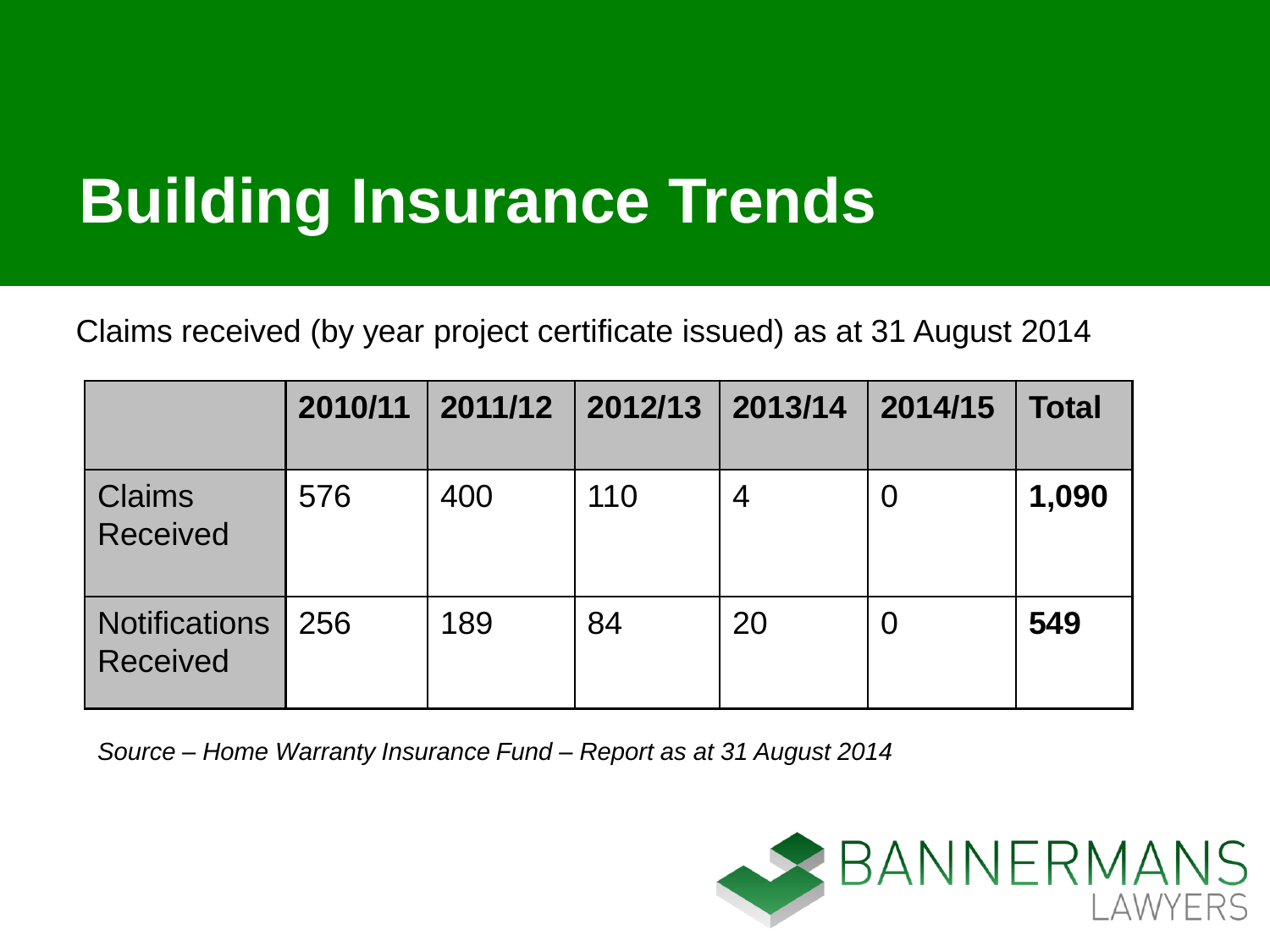## **Building Insurance Trends (cont)**

Claim payments (by year project certificate issued) as at 31 August 2014

| Year          | <b>Payment to</b><br><b>Claimants &amp;</b><br>3rd Parties (\$) | Outstanding<br>Estimate (\$) | <b>Estimated</b><br>Total Cost (\$) | <b>Average Cost</b><br>$($ \$) |
|---------------|-----------------------------------------------------------------|------------------------------|-------------------------------------|--------------------------------|
| 2010/11       | 35,632,083                                                      | 6,477,293                    | 42,109,377                          | 73,107                         |
| 2011/12       | 23,379,863                                                      | 2,433,054                    | 25,812,976                          | 64,532                         |
| 2012/13       | 5,716,656                                                       | 1,856,833                    | 7,573,489                           | 68,851                         |
| 2013/14       | 5,231                                                           | 214,156                      | 219,397                             | 54,847                         |
| 2014/15       | $\overline{0}$                                                  | $\Omega$                     | 0                                   | $\Omega$                       |
| <b>TOTALS</b> | 64,733,833                                                      | 10,981,336                   | 75,715,239                          | 65,334                         |

*Source – Home Warranty Insurance Fund – Report as at 31 August 2014*

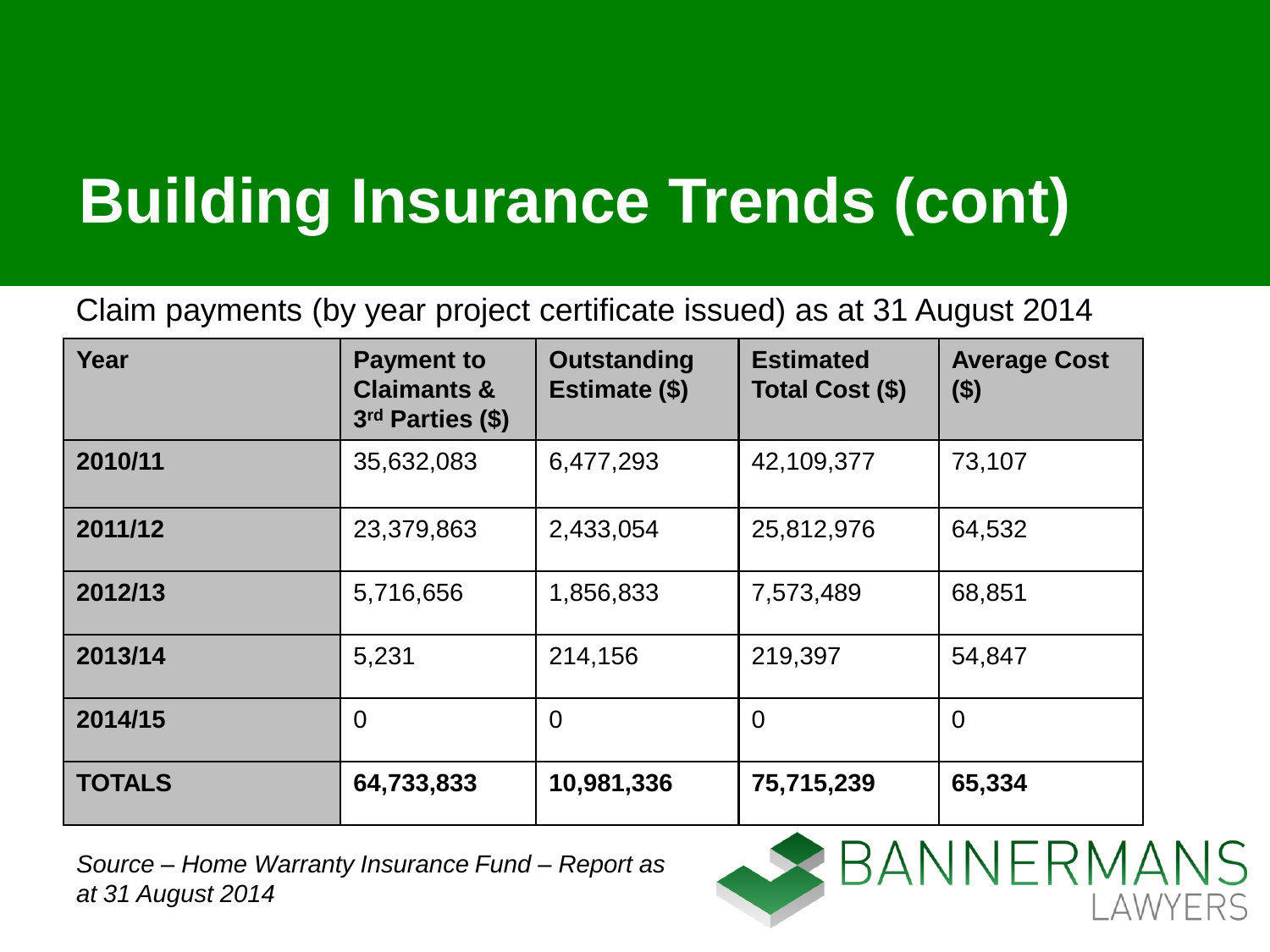### **Building Insurance Trends (cont)**

Status of claims as at 31 August 2014

| <b>Claims Settled</b>  | 882 |
|------------------------|-----|
| <b>Claims Declined</b> | 113 |
| <b>Claims Open</b>     | 256 |

*Source – Home Warranty Insurance Fund – Report as at 31 August 2014*

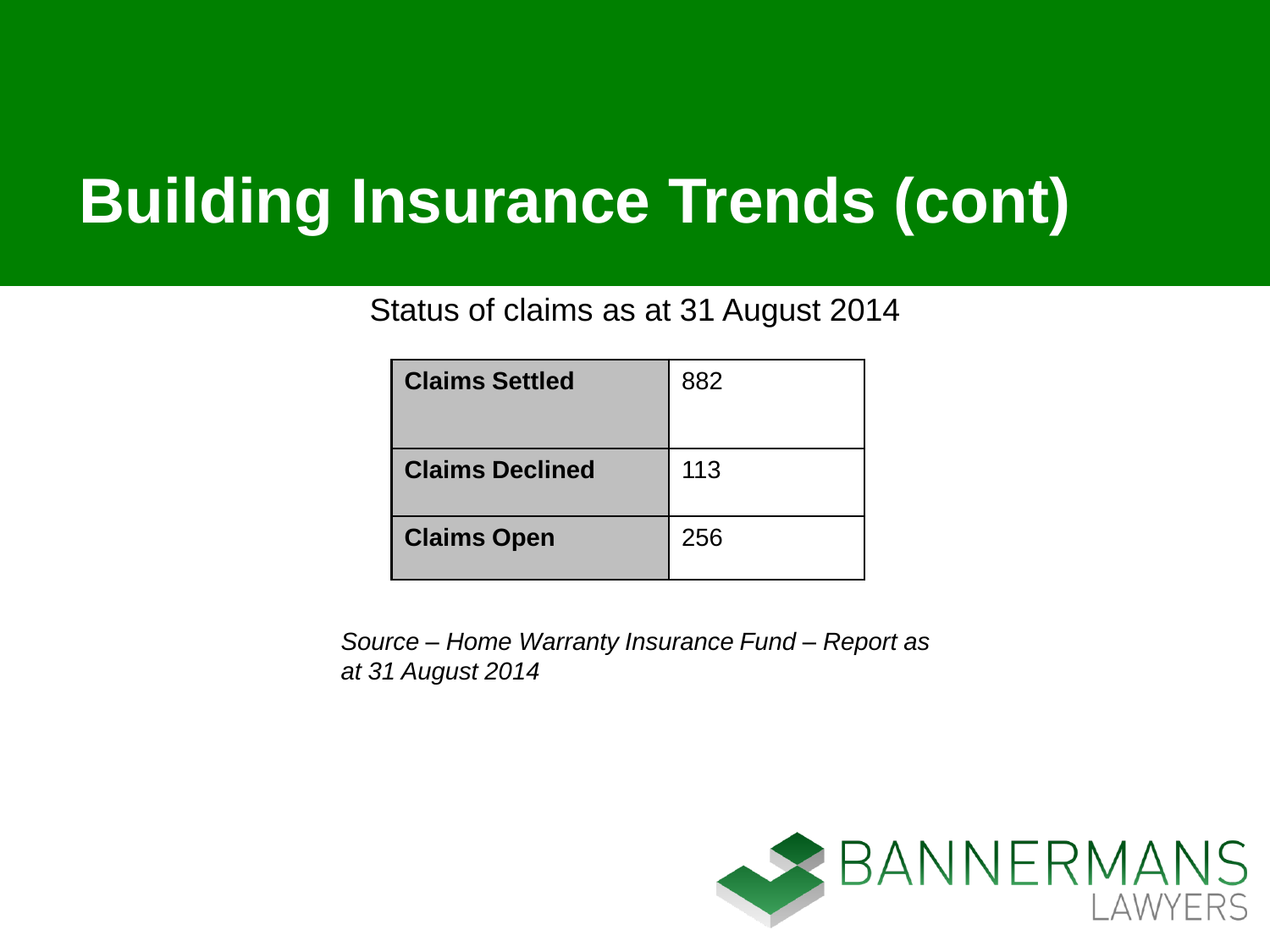### **Further Reforms?**

- Address risks of manufacturing off-site fabricated building elements overseas
- Improve builder's skills through continuing professional development
- Strata Package Reforms which were to be implemented with Home Building Act reforms have been shelved until 2016, key reforms included:-
	- Inclusion of defects and rectification as a compulsory agenda item for discussion at each AGM until the expiry of the statutory warranty periods
	- Provision of an independent defects report for the owners corporation within 12 – 18 months after the building is completed
	- High-rise strata developers to pay bond of 2% construction costs held in trust until independent inspector agrees any identified defects are fixed
	- Developer not able to vote on matters relating to building defects
- Improve certifier practices

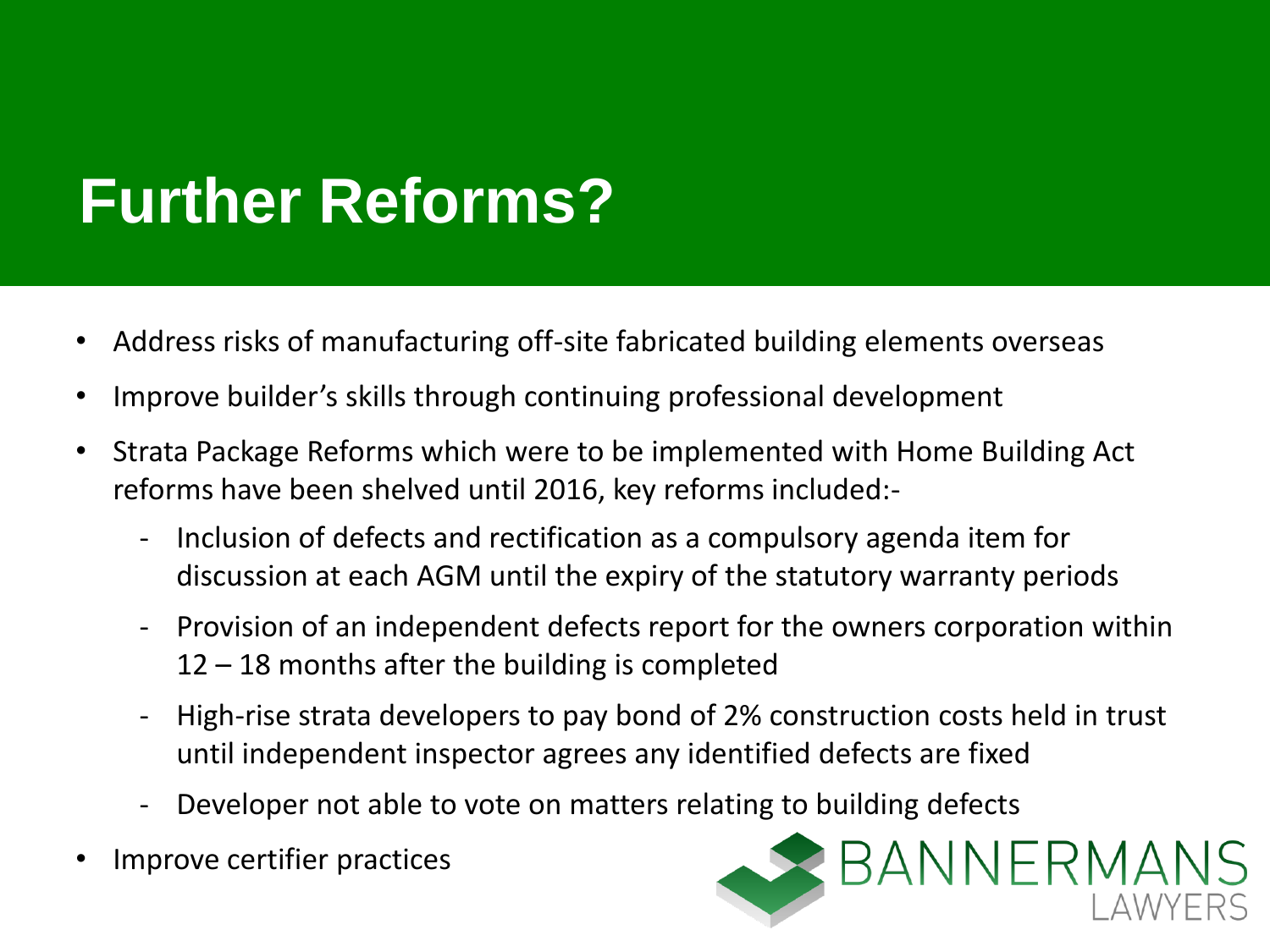### **Disclaimer**

- $\triangleright$  This is not a legal advice and you should seek legal advice regarding any time limits or issues referred to.
- $\triangleright$  This area of law is regularly amended or new cases decided, requiring updated information.
- $\triangleright$  This presentation does not include:
	- claims for incomplete works;
	- Fair Trading Administration Insurance Scheme claims;
	- claims where the insurance contract was entered into before 1 May 1997; and
	- all possible steps, remedies, defences and time limitations.